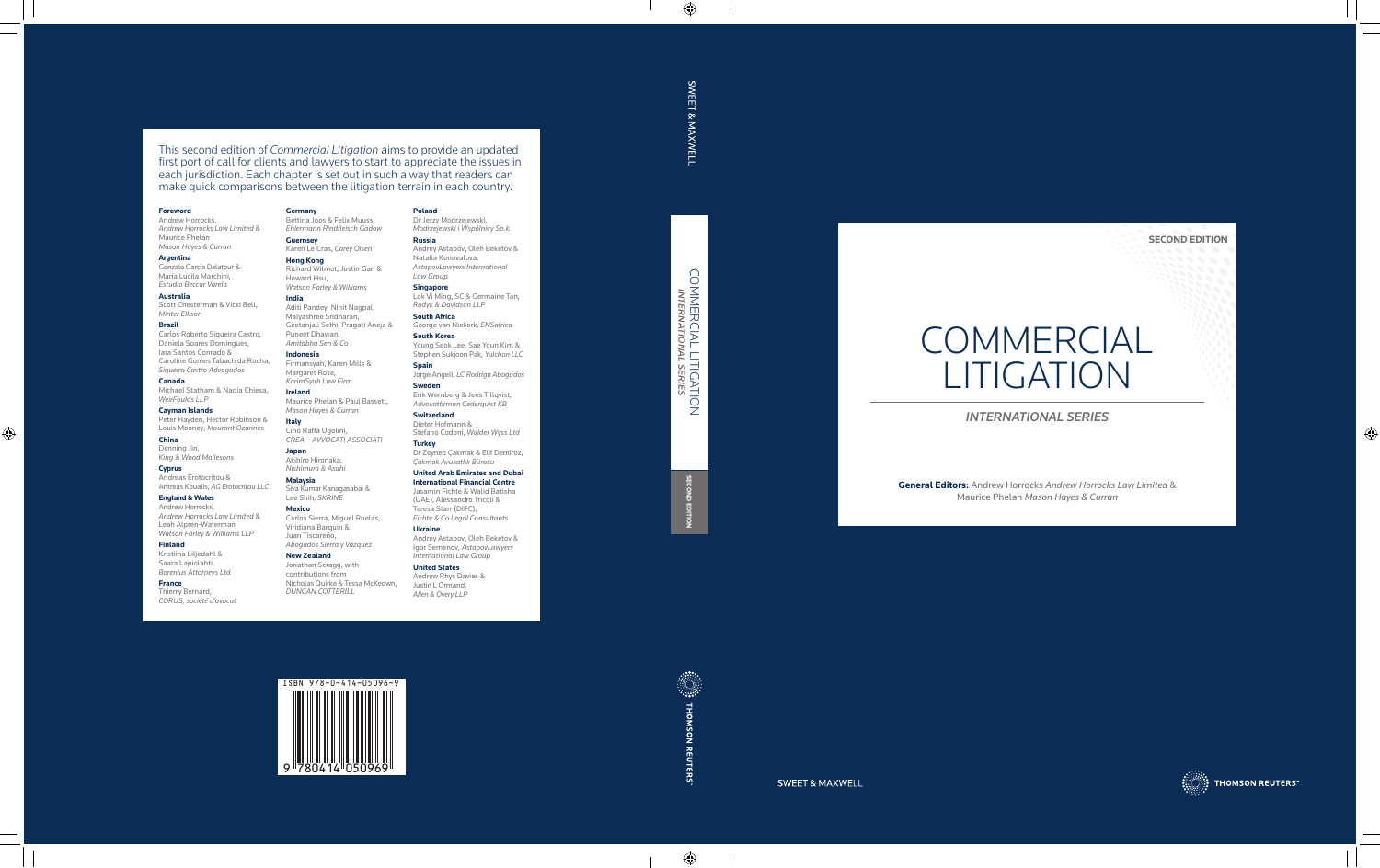# COMMERCIAL LITIGATION

# *INTERNATIONAL SERIES*

Andrew Horrocks Andrew Horrocks Law Limited &

Maurice Phelan Mason Hayes & Curran

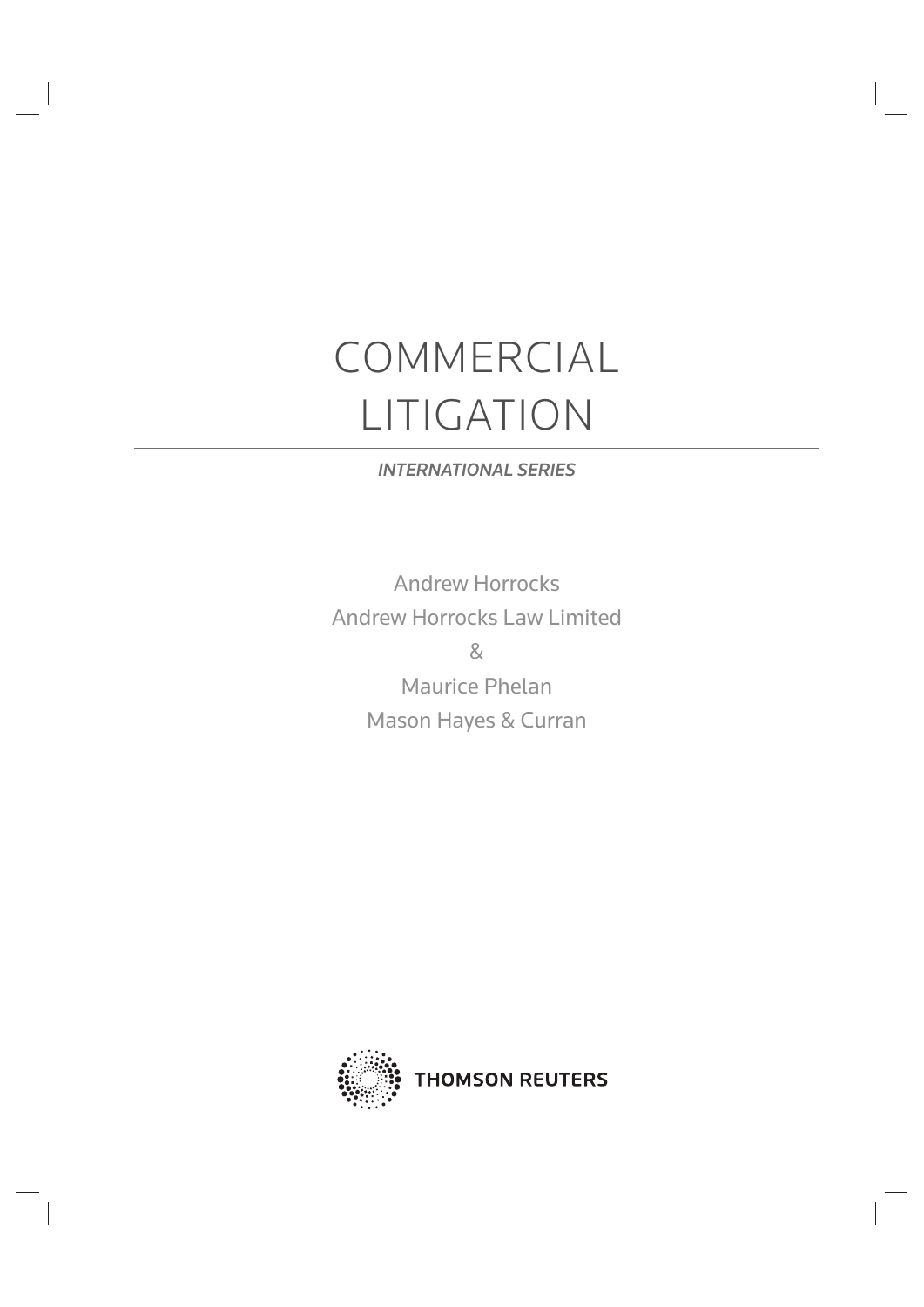#### **General Editors**

Andrew Horrocks & Maurice Phelan

#### **Commissioning Editor**

Emily Kyriacou emily.kyriacou@thomsonreuters.com

#### **Commercial Director**

Katie Burrington katie.burrington@thomsonreuters.com

#### **Publishing Editor**

Dawn McGovern dawn.mcgovern@thomsonreuters.com

#### **Editor**

Chris Myers chris@forewords.co.uk

#### **Editorial Publishing Co-ordinator**

Nicola Pender nicola.pender@thomsonreuters.com

Published in September 2015 by Thomson Reuters (Professional) UK Limited, trading as Sweet & Maxwell Friars House, 160 Blackfriars Road, London, SE1 8EZ (Registered in England & Wales, Company No 1679046. Registered Office and address for service: 2nd floor, 1 Mark Square, Leonard Street, London EC2A 4EG) A CIP catalogue record for this book is available from the British Library.

#### ISBN: 9780414050969

Thomson Reuters and the Thomson Reuters logo are trade marks of Thomson Reuters. Sweet & Maxwell and the Sweet & Maxwell logo are trade marks of Thomson Reuters.

Crown copyright material is reproduced with the permission of the Controller of HMSO and the Queen's Printer for Scotland.

While all reasonable care has been taken to ensure the accuracy of the publication, the publishers cannot accept responsibility for any errors or omissions.

This publication is protected by international copyright law.

All rights reserved. No part of this publication may be reproduced or transmitted in any form or by any means, or stored in any retrieval system of any nature without prior written permission, except for permitted fair dealing under the Copyright, Designs and Patents Act 1988, or in accordance with the terms of a licence issued by the Copyright Licensing Agency in respect of photocopying and/or reprographic reproduction.

Application for permission for other use of copyright material including permission to reproduce extracts in other published works shall be made to the publishers. Full acknowledgement of author, publisher and source must be given.

© 2015 Thomson Reuters (Professional) UK Limited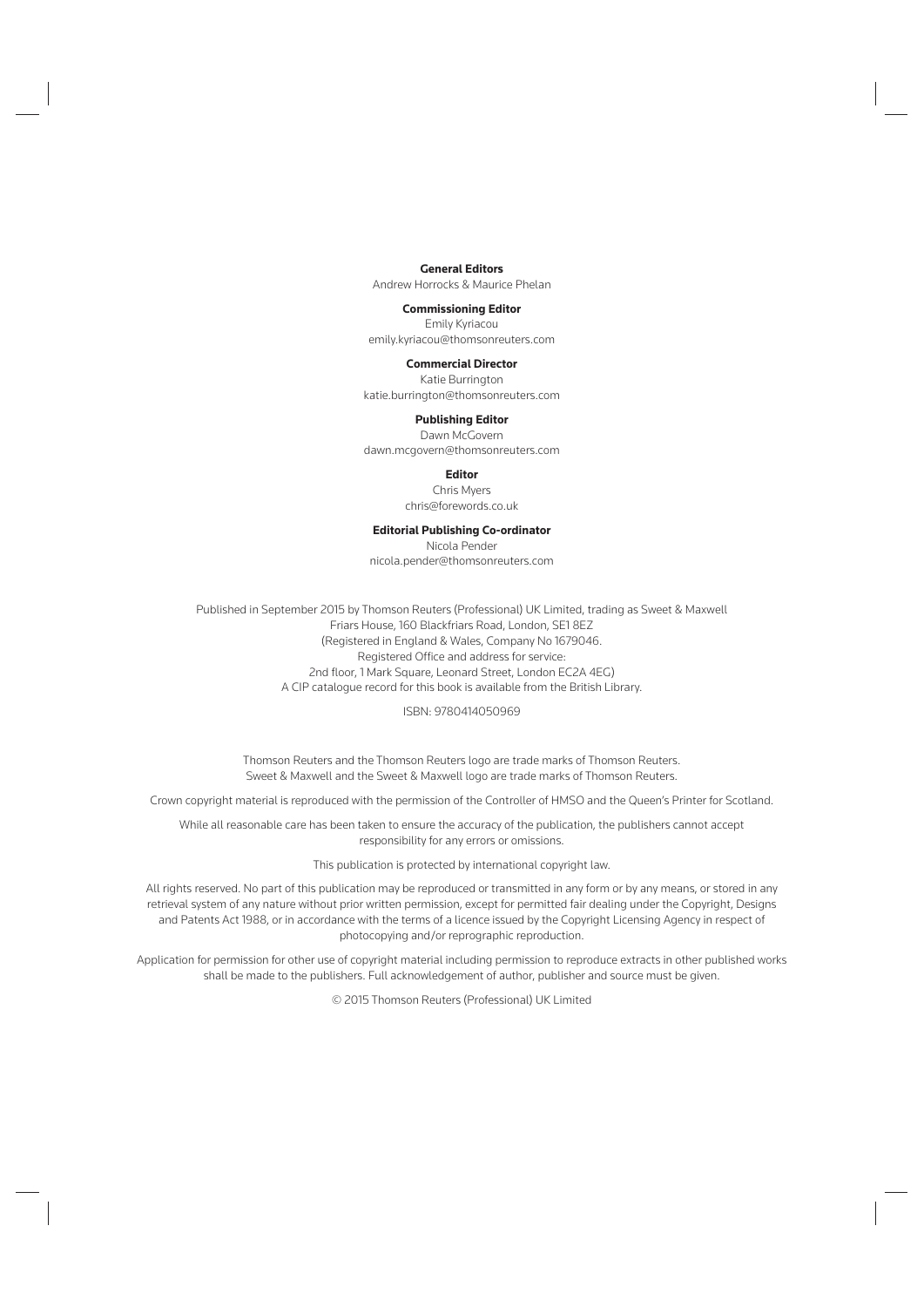# CONTENTS

| FOREWORD Andrew Horrocks   Andrew Horrocks Law Limited & Maurice Phelan   Mason Hayes & Curranv         |  |
|---------------------------------------------------------------------------------------------------------|--|
|                                                                                                         |  |
|                                                                                                         |  |
| BRAZIL Carlos Roberto Sigueira Castro, Daniela Soares Domingues, Iara Santos Conrado &                  |  |
|                                                                                                         |  |
| CAYMAN ISLANDS Peter Hayden, Hector Robinson & Louis Mooney   Mourant Ozannes  65                       |  |
|                                                                                                         |  |
|                                                                                                         |  |
| <b>ENGLAND &amp; WALES</b> Andrew Horrocks   Andrew Horrocks Law Limited &                              |  |
|                                                                                                         |  |
|                                                                                                         |  |
|                                                                                                         |  |
|                                                                                                         |  |
|                                                                                                         |  |
| INDIA Aditi Pandey, Nihit Nagpal, Malyashree Sridharan, Geetanjali Sethi, Pragati Aneja & Puneet Dhawan |  |
|                                                                                                         |  |
|                                                                                                         |  |
|                                                                                                         |  |
|                                                                                                         |  |
|                                                                                                         |  |
| MEXICO Carlos Sierra, Miguel Ruelas, Viridiana Barquin & Juan Tiscareño   Abogados Sierra y Vázquez301  |  |
| NEW ZEALAND Jonathan Scragg, with contributions from Nicholas Quirke & Tessa McKeown   DUNCAN           |  |
|                                                                                                         |  |
| RUSSIA Andrey Astapov, Oleh Beketov & Natalia Konovalova   AstapovLawyers International Law Group  353  |  |
|                                                                                                         |  |
|                                                                                                         |  |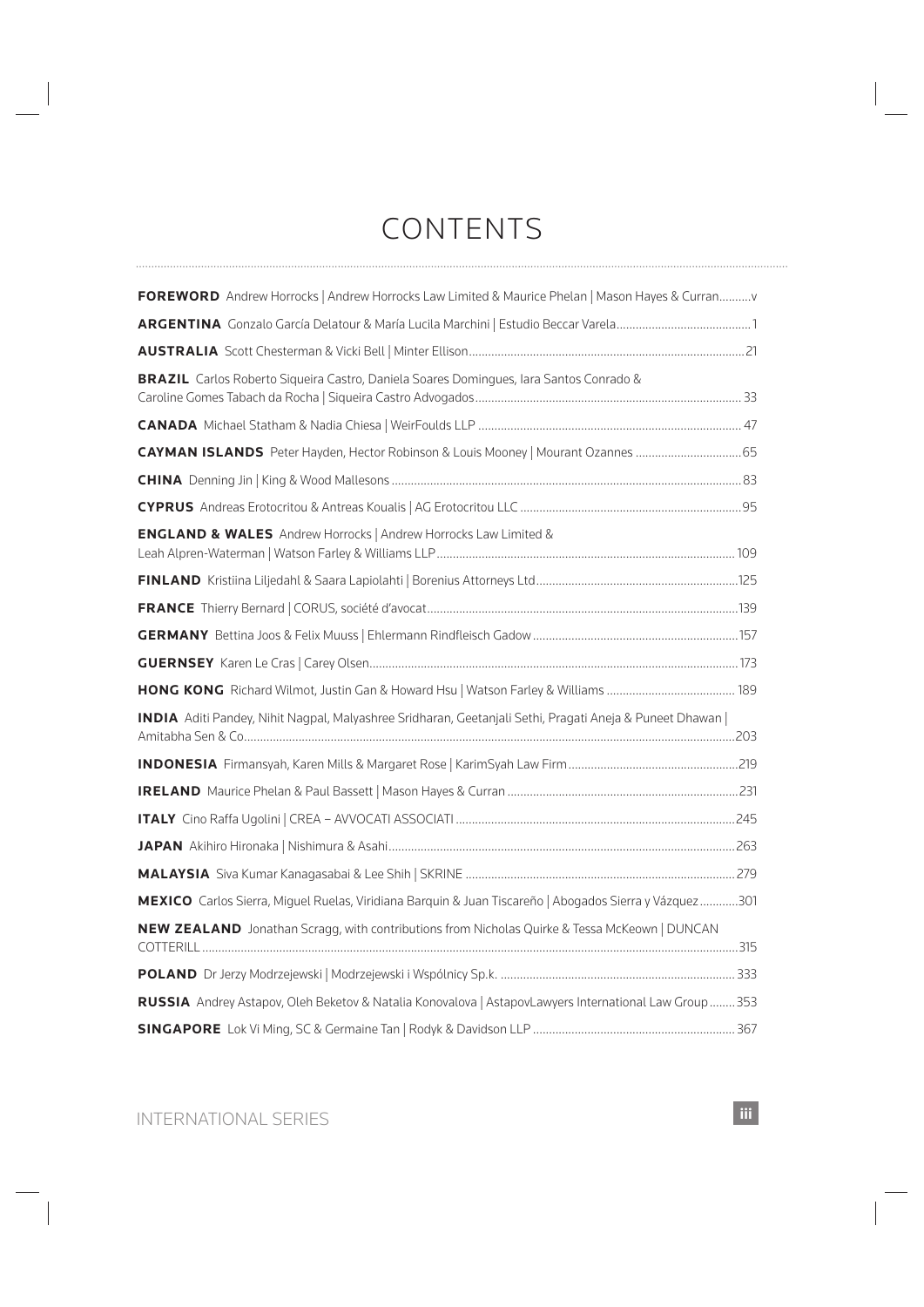# CONTENTS

| UNITED ARAB EMIRATES AND DUBAI INTERNATIONAL FINANCIAL CENTRE<br>Jasamin Fichte & Walid Batisha (UAE), Alessandro Tricoli & Teresa Starr (DIFC)   Fichte & Co Legal Consultants481 |  |
|------------------------------------------------------------------------------------------------------------------------------------------------------------------------------------|--|
| <b>UKRAINE</b> Andrey Astapov, Oleh Beketov & Igor Semenov   AstapovLawyers International Law Group 501                                                                            |  |
|                                                                                                                                                                                    |  |
|                                                                                                                                                                                    |  |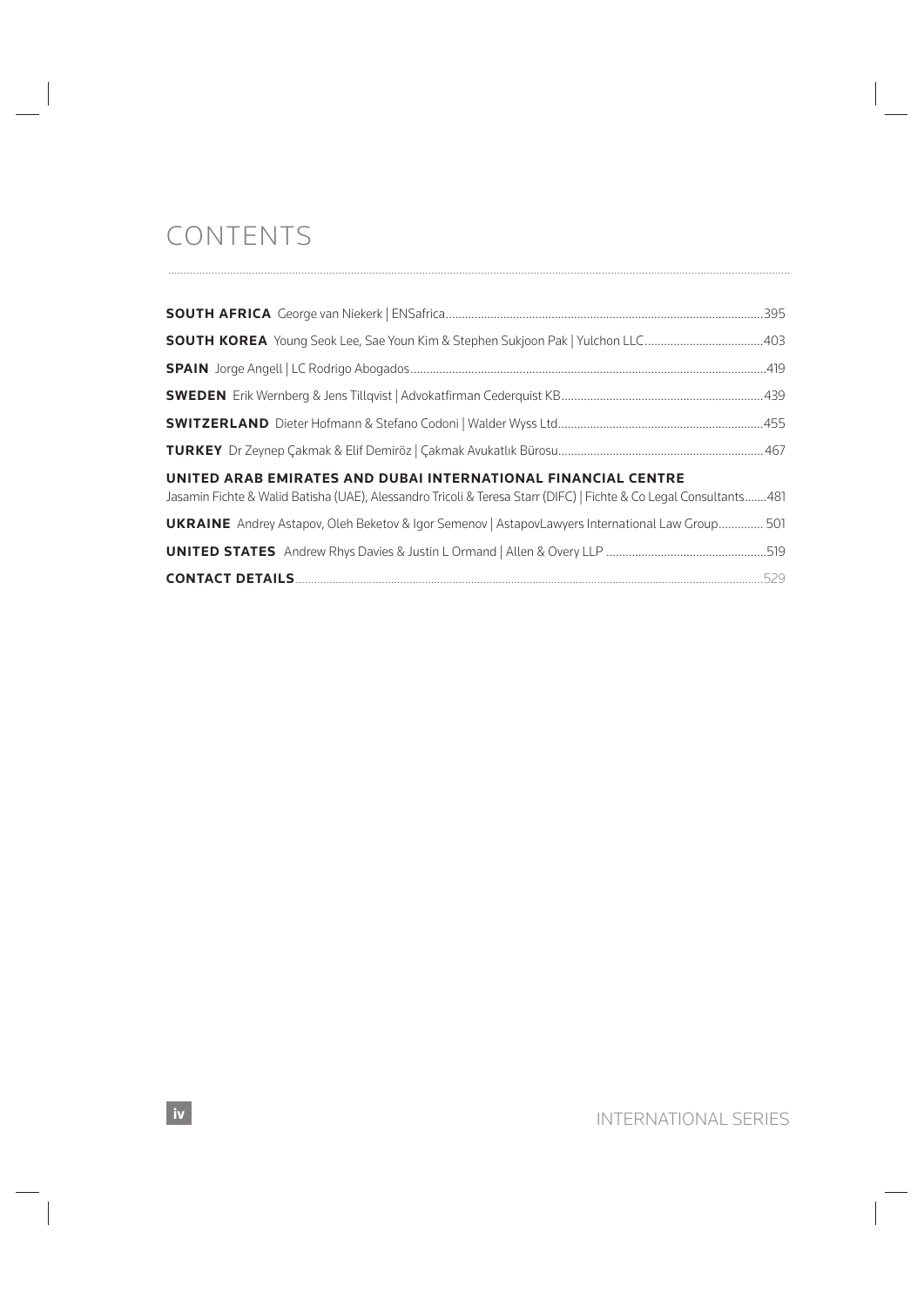# FOREWORD

# **Andrew Horrocks | Andrew Horrocks Law Limited Maurice Phelan | Mason Hayes & Curran**

Four years have now passed since the publication of the first edition of this book. Despite the generally improving economic outlook, the significant increase in commercial litigation remains evident, partly still caused by the previous financial crisis.

The growth of cross-border commerce means that jurisdictional principles have become more important as litigants are increasingly likely to find themselves involved in disputes in jurisdictions unfamiliar to them. They and their usual lawyers may have limited, if any, understanding of how the local legal system works. Sophisticated litigants are also increasingly aware of the benefits of bringing a claim in a jurisdiction more favourable to their cause of action, even if that means litigating in unfamiliar territories. It is therefore now more important than ever for parties and their advisors alike to be able to obtain an overview of the way litigation is conducted around the world.

Since the publication of the first edition, there have been a number of other noticeable trends. One is the increasing level of case management in commercial litigation undertaken by the courts in our own jurisdictions to attempt to avoid delay and reduce costs. The imposition of stricter time limits requires parties and in turn their lawyers to ensure resources are better managed.

The need to find cost-effective routes to the resolution of commercial disputes also remains a key trend. The market for mediation and other alternative dispute resolution services continues to expand, and arbitration remains popular for disputes arising out of cross-border commerce and investment. Insurance products relating to the costs of litigation have been available for some time in our jurisdictions, and here and elsewhere there is also a third party funding market.

The contributors to this second edition are all leading lawyers in their jurisdictions and are ideally placed to provide practical, straightforward commentary on the inner workings of their respective legal systems. Their kind contributions are greatly appreciated by us. We have been particularly pleased as general editors to have been able to gather such a breadth of contributors for this new book, from just about every major jurisdiction in the world. We express our thanks to all those at Sweet & Maxwell who have worked tirelessly to bring together the chapters and have assisted hugely in the editorial process.

As with the previous edition, a work of this nature will not allow for in-depth analysis or provide solutions for every problem encountered by litigants. The book is intended rather to provide a first port of call so that readers can start to appreciate the approach of the courts in each jurisdiction to commercial litigation and better understand both the procedure they adopt and how the dispute will be resolved in practice.

We hope this book will assist all who come to use it, and will be happy to receive suggestions for future editions.

*Andrew Horrocks and Maurice Phelan, London and Dublin, September 2015*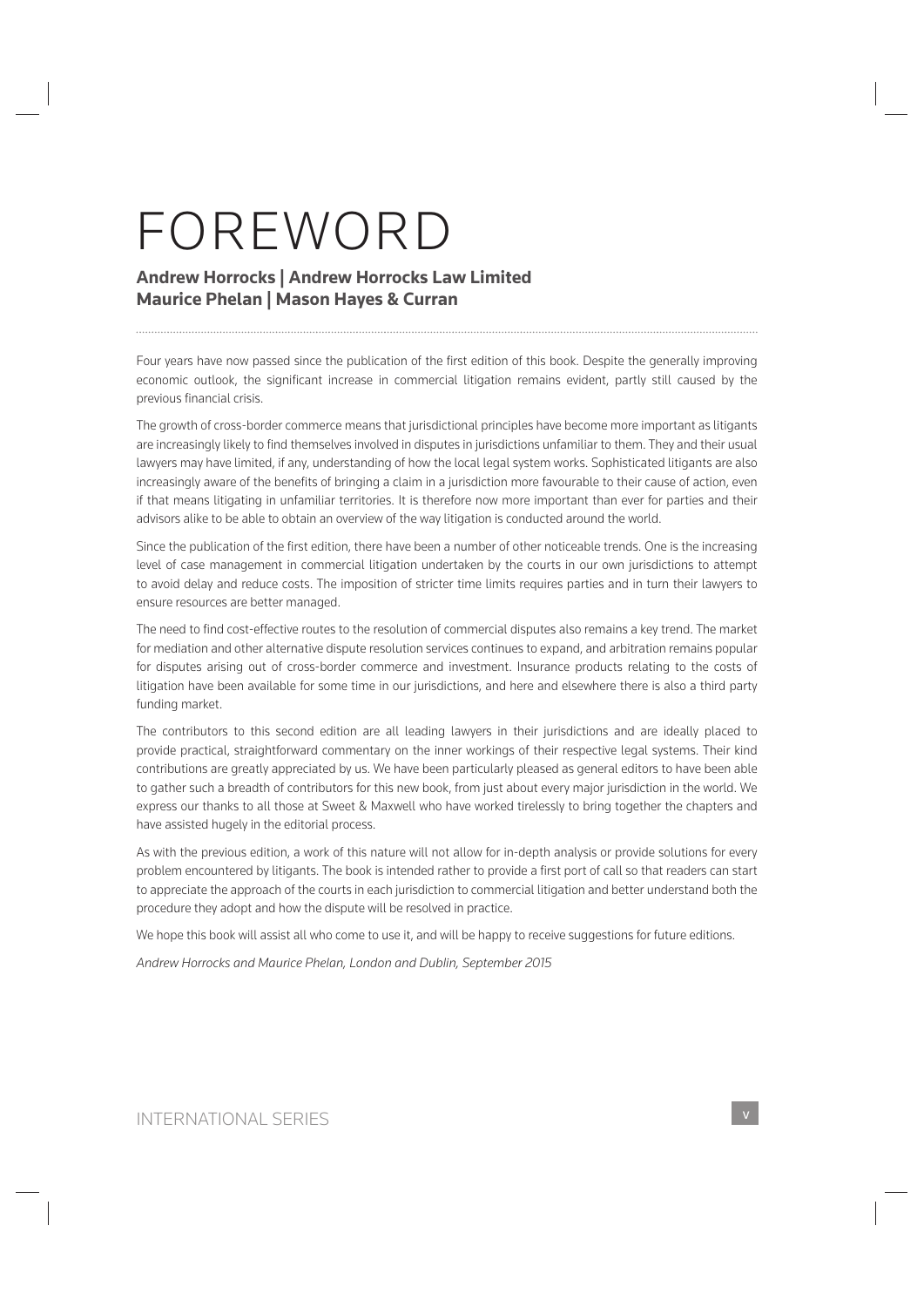# **Dr Zeynep Çakmak & Elif Demiröz | Çakmak Avukatlık Bürosu**

# 1. COURT STRUCTURE

# 1.1 How is the court structured? Does a specific court or division hear commercial claims?

The courts in Turkey can be grouped under four titles: (i) civil courts, (ii) administrative courts, (iii) criminal courts and (iv) military courts.

Civil courts include civil courts of peace, civil courts of general jurisdiction (including courts with specific scopes, such as family courts, labour courts and commercial courts) and other courts constituted by special laws. The Turkish Commercial Code No. 6102, published in the Official Gazette No. 27846 dated 14 February 2011 (TCC), determines the types of cases and the courts that are authorised to hear these cases. Unless otherwise specified in the TCC or other specific laws, commercial courts are authorised to hear all commercial cases (cases with a commercial nature) irrespective of the amount of the case or the value of the claim. Article 4 of the TCC delineates the types of case that have a commercial nature. Commercial courts are specially authorised courts and are constituted by the Ministry of Justice in metropolitan cities upon the positive opinion of the Supreme Board of Judges and Prosecutors. Not every metropolitan city has a commercial court. In the event that a separate commercial court has not been established in a city or town, the civil courts of general jurisdiction of that city or town are authorised to hear the commercial cases in the capacity of a commercial court.

Commercial courts usually have three or more judges assigned them to serve as needed, depending on the nature of the matters brought before them. While some matters can be heard and decided upon by a single judge, certain other matters must be heard and decided upon by a panel of judges, consisting of one chief judge and two member judges. The number of judges depends on the amount involved in the dispute or the nature of the matters involved, as indicated under Article 5 of the Law regarding the Establishment, Authorization and Competence of the Courts of Original Jurisdiction and Regional Jurisdiction Courts No. 5235, published in the Official Gazette No. 25606 dated 7 October 2004. Currently, disputes with a total claim over 300,000 TRY are heard and decided upon by a panel of three judges, whereas disputes of a lesser amount are heard and decided upon by one judge. As said, Article 5 requires certain matters, such as lawsuits related to bankruptcy, to be heard and decided upon by a panel of three judges irrespective of the dispute amounts involved.

The commercial cases that are decided upon by commercial courts (or by courts of general jurisdiction in places where there is no commercial court established) may be appealed in the Turkish Appellate Court.

# 2. PRE-ACTION

### **2.1 Are parties to potential litigation required to conduct themselves in accordance with any rules prior to the start of formal proceedings?**

There is no pre-action requirement in Turkish commercial trials as a precondition to commencing a lawsuit. The parties are, however, free to settle the dispute before, during or after the court proceedings amicably in or outside the court. Also, mediation is available as an alternative dispute resolution mechanism. If the parties are not able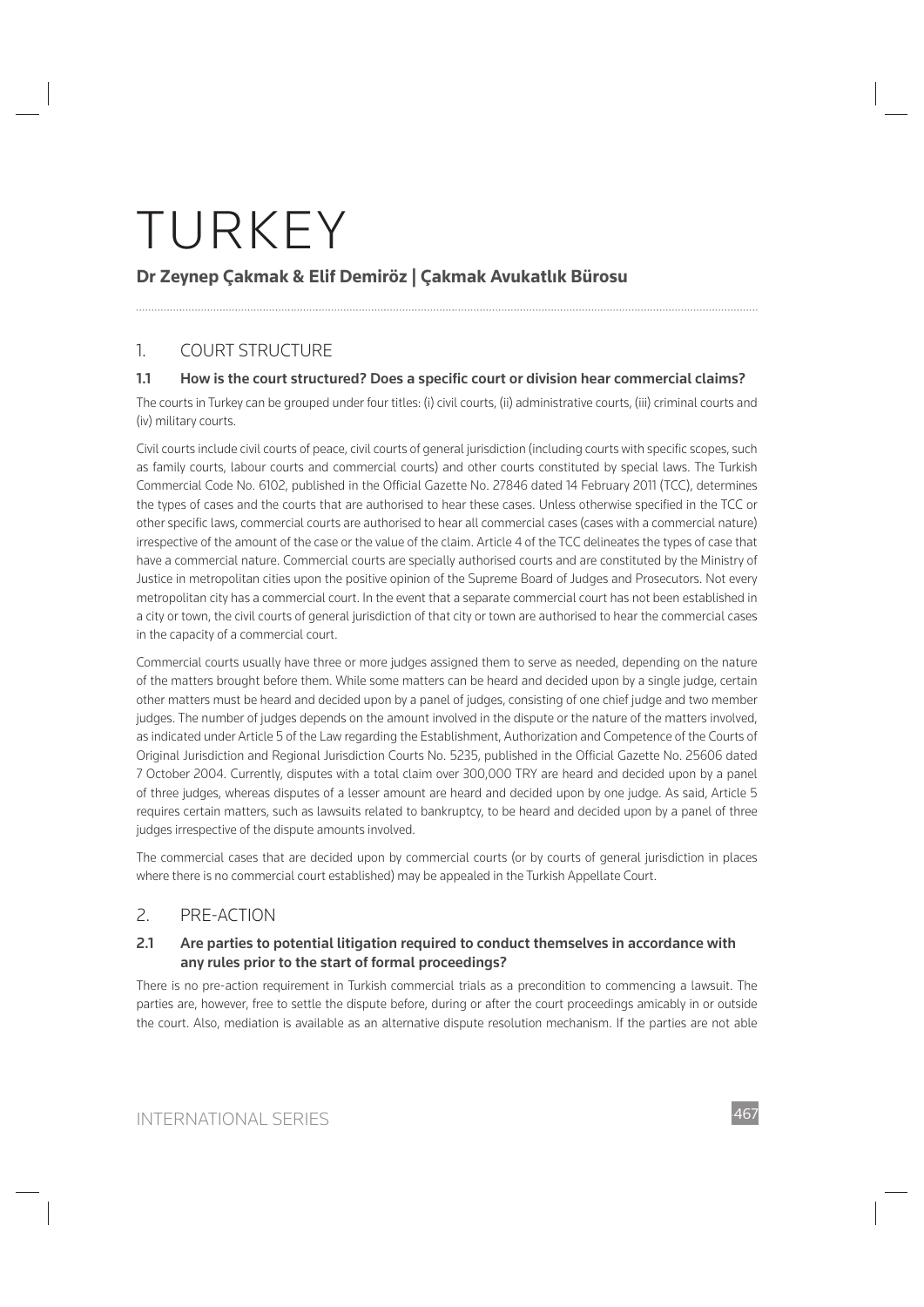to settle with the assistance of a mediator appointed jointly by themselves, either party may file a lawsuit in a commercial court.

## **2.2 Are there any time limits for bringing a claim? If so, what are they?**

The time limits differ depending on the nature of the case. For instance:

- Unless otherwise stated in the law, all receivables have a statute of limitations of ten years.
- Claims relating to periodic matters, such as claims for rents, interest on principal and wages, have a statute of limitations of five years.
- Accommodation costs and food and beverage costs have a statute of limitations of five years.
- Receivables arising out of small artworks and small retail sales have a statute of limitations of five years.
- Receivables arising out of a partnership agreement, including receivables between partners, the partner(s) and the partnership, and the receivables of managers, auditors and representatives, have a statute of limitations of five years.
- Receivables arising out of agency contracts, attorney contracts, commission contracts and brokerage contracts, except commercial brokerage receivables, have a statute of limitations of five years.
- Receivables arising from construction agreements, except for claims dealing with a contractor who has not fulfilled his or her obligations entirely or partially due to wilful misconduct or gross negligence, have a statute of limitations of five years.
- Claims relating to defect liability have a statute of limitations of two years unless the seller is subject to a longer liability period or the seller was intentionally or grossly negligent.
- Claims for damages have a statute of limitations of two years beginning from the date the damage became known to the affected party, and in any event are subject to a maximum ten year statute of limitations.
- Compensation claims against insurers, have a statute of limitations of ten years beginning from the event date that is subject to insurance.

Note that this is a representative list, not an exclusive one.

# 3. PROCEDURE AND TIMETABLE IN CIVIL COURTS

### **3.1 How are proceedings commenced?**

A proceeding commences with the claimant party filing a lawsuit petition with the court. The petition must contain sufficient explanations for and details of the defendant(s), the claim, the facts, the legal grounds, the remedies sought and the evidence. After the submission of the lawsuit petition to the relevant court and the deposition of the court costs and fees, the lawsuit file is given a file number and the case is considered as filed (as admitted subject to the procedural screenings that will be made before serving the petition to the counterparty). The claimant is required to submit all his or her evidence to the court, together with information on interim remedies, the measures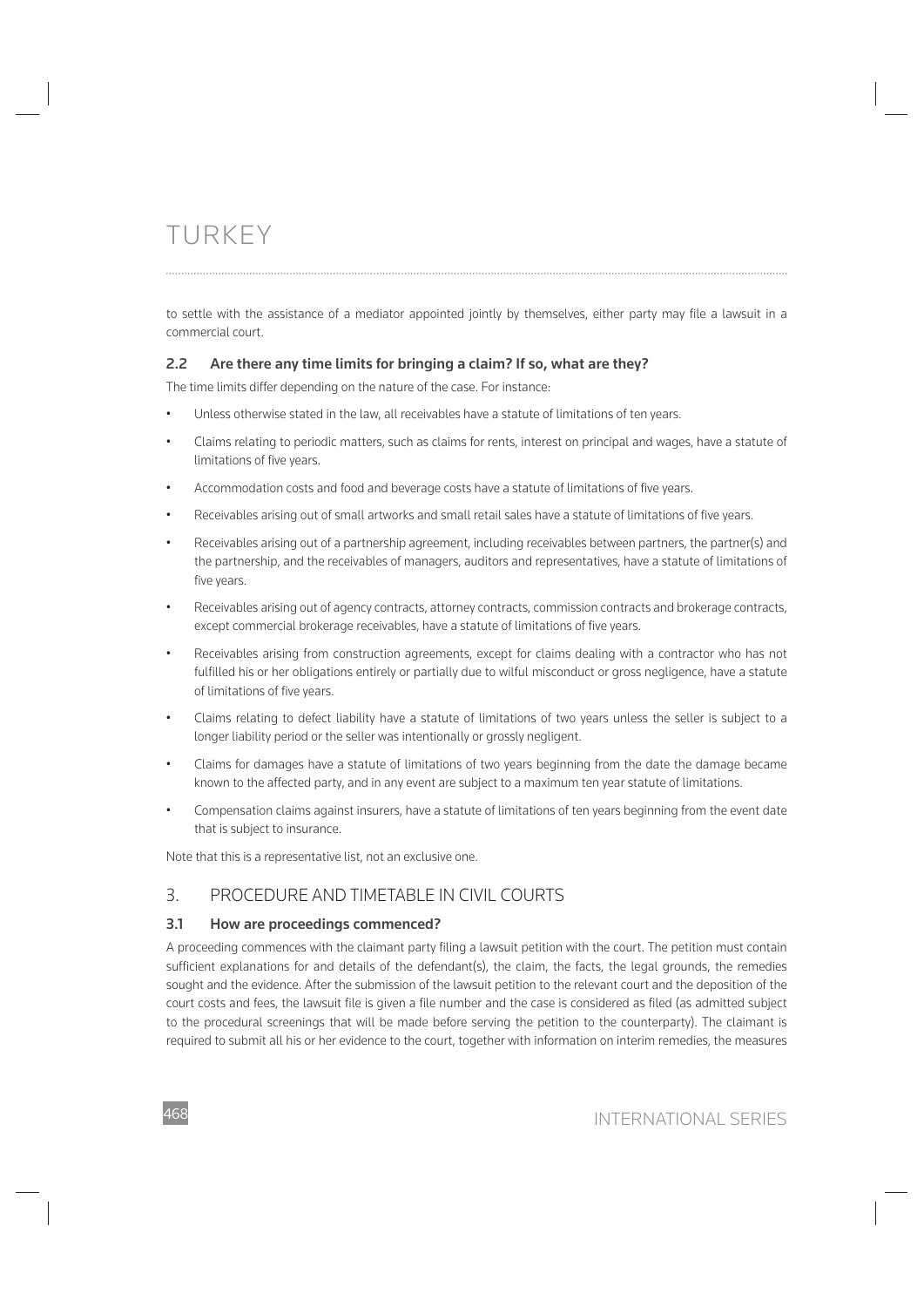that are sought by the claimant and the evidence for which the claimant requires the court to make official inquiries from third parties. After admission of the file, the court clerk serves a copy of the petition to the defendant(s), and this forms the beginning of the trial process. The claimant is not obligated to share his or her petition or documents with the defendant before filing the lawsuit with the court.

## **3.2 What are the main steps to trial, once a claim has been formally commenced? What is the usual timetable to trial?**

After receipt by the defendant of the lawsuit petition filed by the claimant with the court, the defendant has two weeks to submit a response petition, together with his or her evidence. In cases where it is difficult to prepare and file a response within two weeks, the defendant may request additional time from the courts. The courts usually grant additional time to the defendants if such is requested within the two week period. The additional time granted may be no more than one month from the date of the request.

During the response period (two weeks or longer, if so granted by the court), the defendant is entitled to file a counter-claim against the claimant as part of the response. If the defendant files a counter-claim, both claims will be heard and decided upon by the same court. In the event that the defendant does not file a counter-claim within the response period but files a separate lawsuit, the counter-claimant may request the court in which the second lawsuit has been filed to join the two lawsuits together. If the conditions for such a joining decision are met, then the second court will join the lawsuits and the first court will hear both of them.

In the response petition, the defendant is required to submit all his or her responses, legal grounds and evidence. After the submission of the response petition to the file, the claimant has a right to submit his or her responses against the defendant's responses (reply) within two weeks. Upon this submission, the defendant party then has a right to submit a second response petition (rejoinder). With the second response petition, the written submissions (pleadings) stage is completed. The judge then reviews the file and determines a preliminary hearing date, and court invitations are sent to the parties.

Theoretically, the court must decide on the requests of the parties on interim matters, such as the requests for precautionary measures, suspension orders and injunction reliefs, immediately upon their filing, either with the written submissions or separately. In practice, however, the courts usually wait until the written submissions stage has been completed before ruling on such requests. The courts usually require the requesting party to post security with the court in the amount determined by the court before issuing precautionary orders.

### **3.3 Is it possible to expedite the normal timetable to trial? If so, how?**

There is no practice of procedural agreements whereby the process may be shortened. However, it is technically possible for parties to enter into agreements where they can make joint declarations to the court on certain factual or procedural matters or on certain evidence to enable the court to expedite the trial and investigations.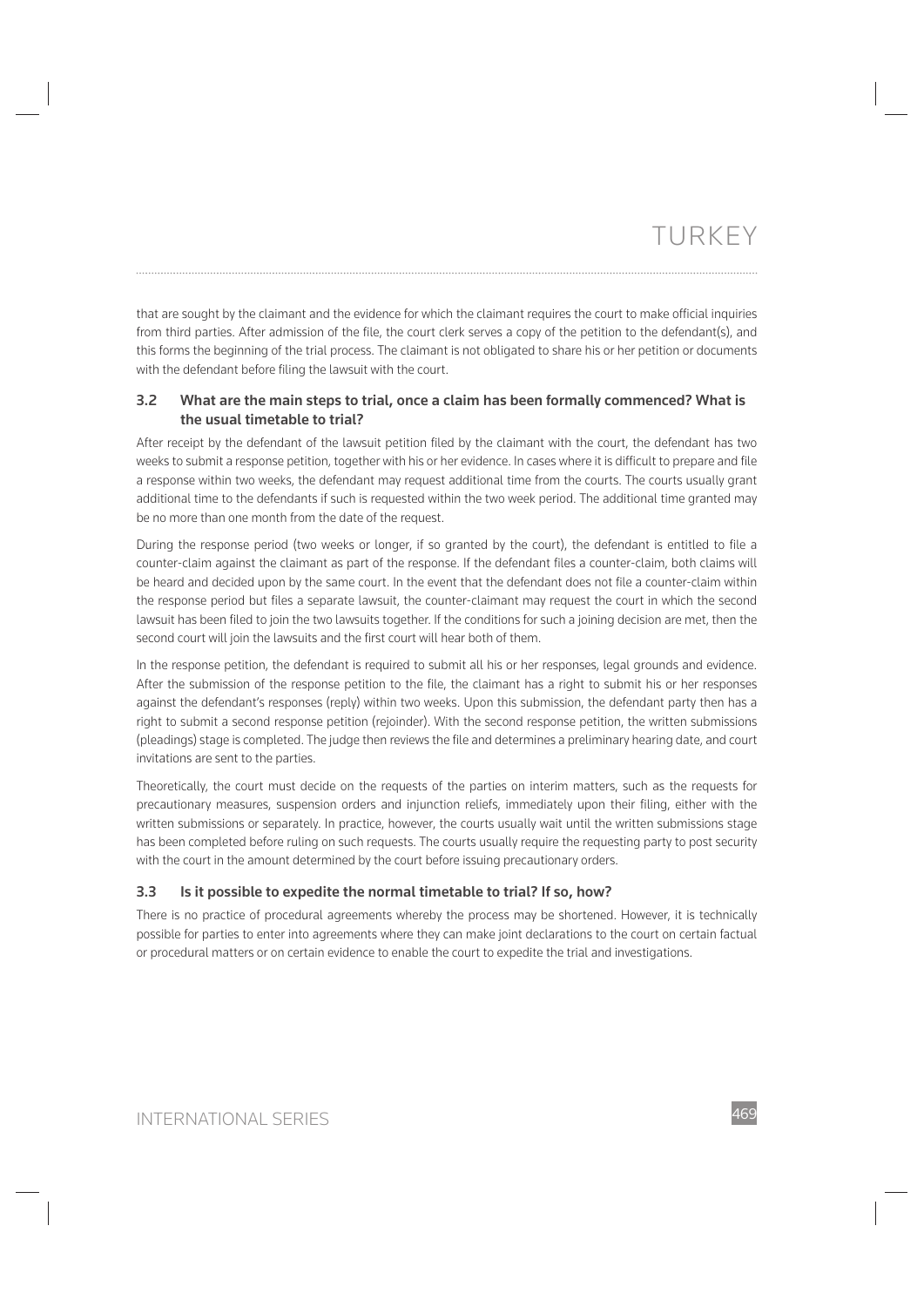# 4. DOCUMENTARY EVIDENCE

# **4.1 Are the parties obliged to search for, retain or exchange documentary evidence prior to trial?**

Since there is no jury system in Turkey, both parties must submit all their evidence supporting their claims in the lawsuit with their petitions. The principle of *ex officio* examination is not applicable in civil lawsuits. However, in the event that certain documents are needed to adjudicate the case, the parties have the right to request that the judge order those documents to be submitted to the court from the relevant government office, party, company and so on. The court would then send a writ to the relevant third party in that regard and order the documents to be submitted to the file in a timely manner. The parties are obligated to prepare a sufficient number of petitions and their annexes, so that other party can obtain a complete copy of the submission and review all related documents submitted by the other party. The other party can always review the file and may obtain copies of the documents submitted. Practices such as document discovery and production are not applicable in the Turkish trial system.

# **4.2 Are there any special rules concerning the exchange of electronic documents?**

Electronic documents, which have the nature of evidence, must be submitted to the lawsuit file so that they can be reviewed by the judge(s) before their admission as evidence. This submission may be a print-out or electronic data in electronic form. If such documents are in the possession of third parties, the related party has a right to request that the document be submitted to the file with the judge's order. Upon the order of the judge, the third party must submit the original electronic document or produce a certified copy of the relevant evidence and submit it to the file. In some cases, the court may appoint an expert to analyse such technical documents (such as electronic data, electronic records and voice records) and provide a report to the court as to the subject matter of the evidence.

# **4.3 Can any documents be withheld from the other side or from the court?**

The parties must submit all documents that they rely on as evidence or supporting data. Parties are not required to submit documents that they do not rely on in arguing their respective positions unless the court issues specific orders for specific documents that are known to exist. Official documents, such as corporate books, cannot be withheld if the court issues a disclosure order. If such documents are necessary for a business's day-to-day operations, certified copies may be submitted. If a document is indicated as evidence by a party and this document is thought to be necessary to prove the claim, the judge may grant a definite period of time to the other party to submit this document to the court. In the event that the party denies possession of the document, the judge will require that party to swear under oath that he or she does not have this document in his or her possession or that he or she could not find the document. If the party does not submit the document during the definite period of time ordered by the judge, and if he or she cannot provide an excuse in that regard or he or she denies the existence of the document and does not agree to swear under oath, the judge may accept the statement of other party regarding the content of such document for the purposes of the trial and decision making.

Under Turkish law, attorneys are required to keep any information relating to their clients and cases secret, and such information is considered privileged and confidential for all purposes. It is only with the consent of the client that an attorney may (but is not required to) disclose such secrets/information to the courts. The same principle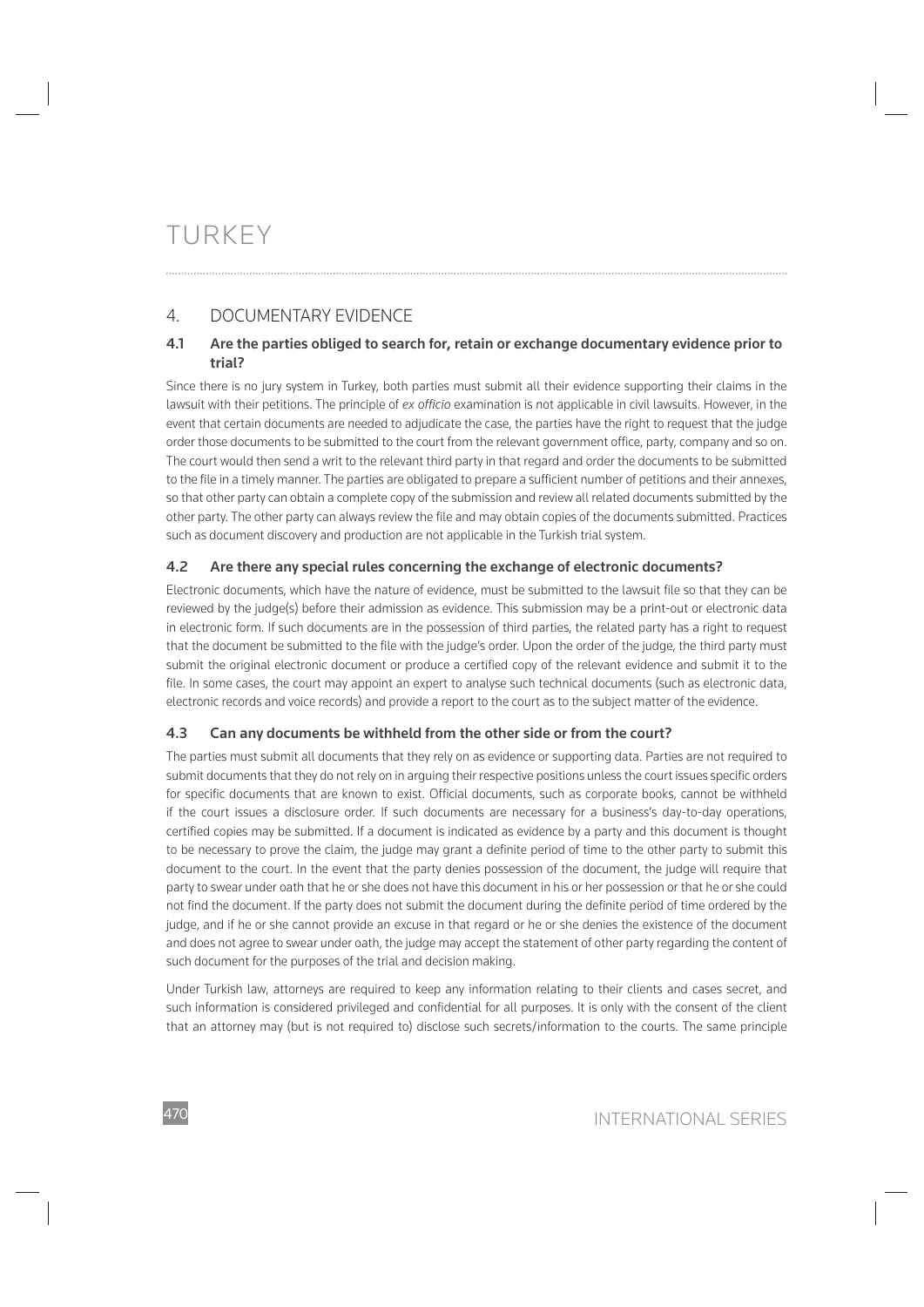is applicable for in-house attorneys (but not for in-house legal counsel who are not members of the Turkish Bar

# 5. WITNESS EVIDENCE

Association).

## **5.1 Do parties exchange witness evidence prior to trial? If so, how and at what stage in the proceedings?**

Under Turkish law, witness evidence is not exchanged prior to trial; in other words, there are no preliminary hearings of witnesses before the trial. During the litigation process, each party has to prove its claims or defence. The claimant party, in its lawsuit petition, may request from the court that its witnesses give testimony during the hearings, and the defendant may also submit the names of its witnesses with its defence petition. The full name and full address of the witness must be specified in the petitions. The content of a witness's statement is restricted to the subject matter of the lawsuit and must be based on information, not on sense perception.

# **5.2 Do witnesses give evidence at trial? If so, how? Is it possible for the court to hear oral testimony from expert or ordinary witnesses via teleconferencing, or any other remote live connection system?**

Witnesses give statements verbally before the court. If the judge finds it necessary, a list of questions can be prepared and sent to the witness for written responses instead of providing a verbal witness statement. However, if the written responses are insufficient or not sufficiently clear, the judge may order the witness to appear in court to provide verbal explanations. The judge administers an oath to witnesses before their written or oral testimony, during which everyone in the court, including the judge and the clerks of the court, remain standing. The form of the oath is read by the judge and the witness confirms the oath. The witness remains standing during his or her statement, but everybody else may sit down after the completion of the oath. Witnesses who are under 15 years of age or otherwise lack legal capacity may testify without an oath. If the witness is far from the judicial locality of the court, the nearest court to the witness may be authorised by the main court to obtain the witness's testimony. If both parties consent, the court may take the statement of a witness, expert or other party via teleconferencing. The chief judge or single judge, as the case may be, directly asks the witness questions. Cross-examination is not permitted under the TCC. If the parties want to ask the witness questions, they must first direct those questions to the judge, who will then direct them to the witness if he or she deems them appropriate for the purposes of the case and the trial. If the judge discovers that the witness has lied during his or her testimony, the judge must promptly prepare a report and send it to the Public Prosecution Office for criminal prosecution. "Perjury" is a criminal act, and may be subject to criminal litigation.

# **5.3 Can a witness be forced to attend court for the purposes of giving evidence?**

All witnesses must appear before the court upon receipt of an official invitation, except for certain circumstances specified in law. A witness who does not attend a hearing despite being invited in due time and form will be compelled to attend the hearing by law enforcement officers upon the order of the judge. In addition, the judge may issue an administrative penalty of up to 500 TRY plus any damages the witness may have caused by not attending the hearing. If the witness justifies his or her failure to attend the hearing, the administrative penalty and damages will not be applied to the witness.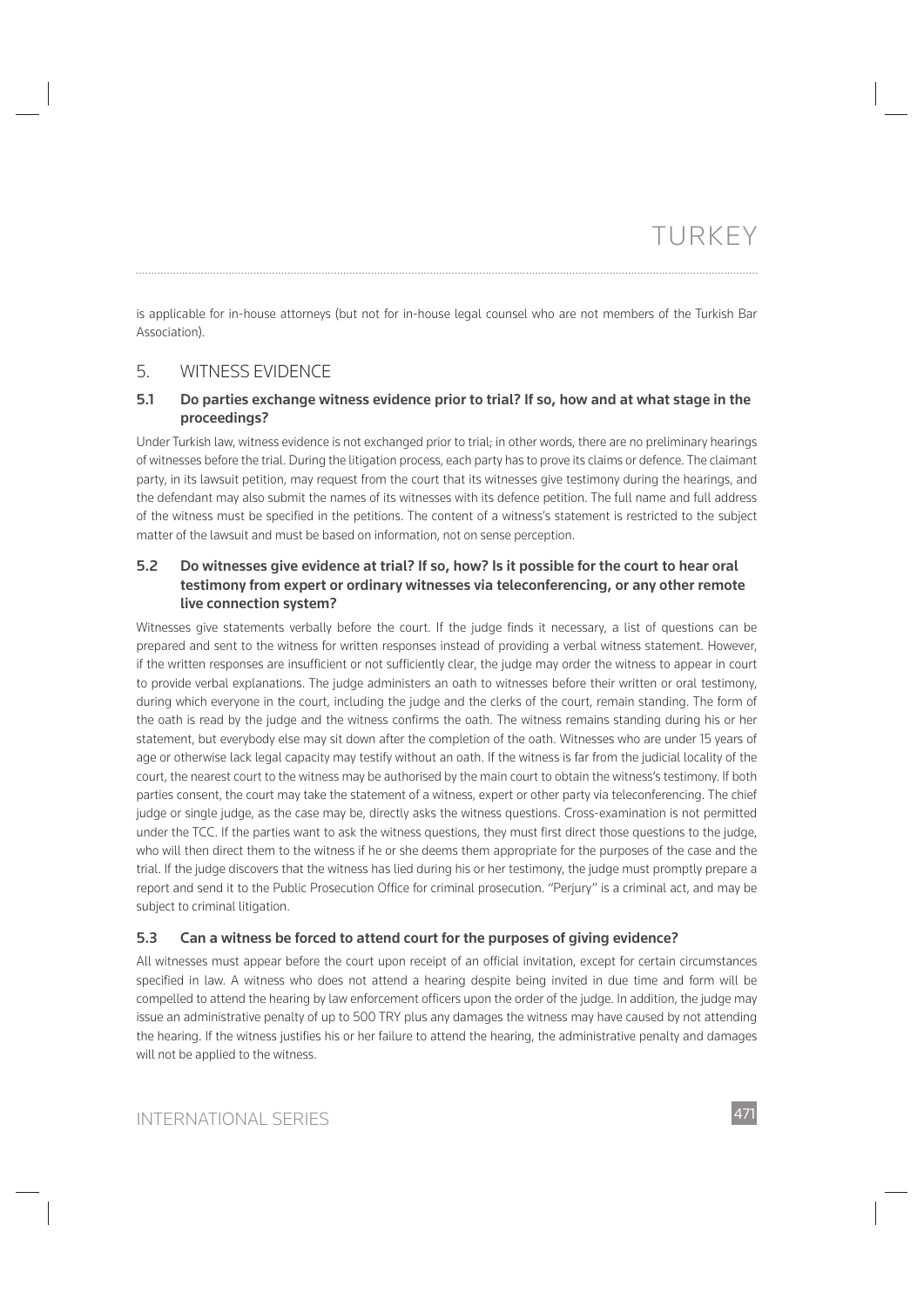# 6. EXPERT EVIDENCE

# **6.1 Are parties permitted to use experts in the proceedings to give opinion evidence? If so, who appoints the expert?**

The parties are allowed to submit technical or legal opinions prepared by an independent expert during the hearing. Such reports are accepted as "party-appointed expert opinion", and form a part of the submission of evidence and/ or law by the relevant party. These reports must be strictly related to the subject matter of the lawsuit. Upon the request of the parties or *ex officio*, the judge may invite a party-appointed expert who has prepared an opinion regarding the lawsuit to testify at a hearing, where the parties (if permitted by the judge) and the judge may question him or her.

The judge may also appoint *ex officio* experts to provide expert opinion or testimony to the court; usually these experts are appointed from a list of experts that is prepared every year. The appointment of experts by the court is very common in commercial litigation in Turkey. Since commercial disputes are usually related to technical agreements, the courts commonly prefer this method; however, expert reports are advisory and are not binding on the courts. The courts do not have to rely on such expert opinions or testimony in making their decisions, though they usually rely on the reports provided by the experts appointed *ex officio*.

# **6.2 Do parties exchange expert evidence prior to trial? If so, how and at what stage in the proceedings?**

No. However, it is possible for a party to apply to the court before filing the actual lawsuit for determination of evidence. This method is generally used if there are indications that the evidence may lose its nature in time or may disappear. The existence of a "legitimate legal interest" is required for a party to seek such a determination from a court. This determination is generally made by conducting a site inspection along with experts, who will provide a written report on the determinations made. Usually, the other party is not invited to the inspection or later stages of the determination; instead, the expert report is notified to other party by the court. The court does not rule on any substantive matter at this stage, but simply guides the process of determination. The other party has a right to object to the report within one week after being notified. In the report, the experts give written evidence only and are not allowed to make legal evaluations.

# **6.3 Do experts give evidence at trial? If so, how?**

Experts generally give written evidence at trial, though the judge may order any expert to give oral evidence as well. After the service of the experts' reports by the court to the parties, each party has the right to raise objections thereto within two weeks. In the case of verbal evidence, the experts' testimonies are recorded in minutes, which are then signed by the experts, and the two week objection period starts from the date thereof. There is no process of crossexamination of experts. However, the court may ask experts to respond to or comment on the objections made by the parties in written or verbal form.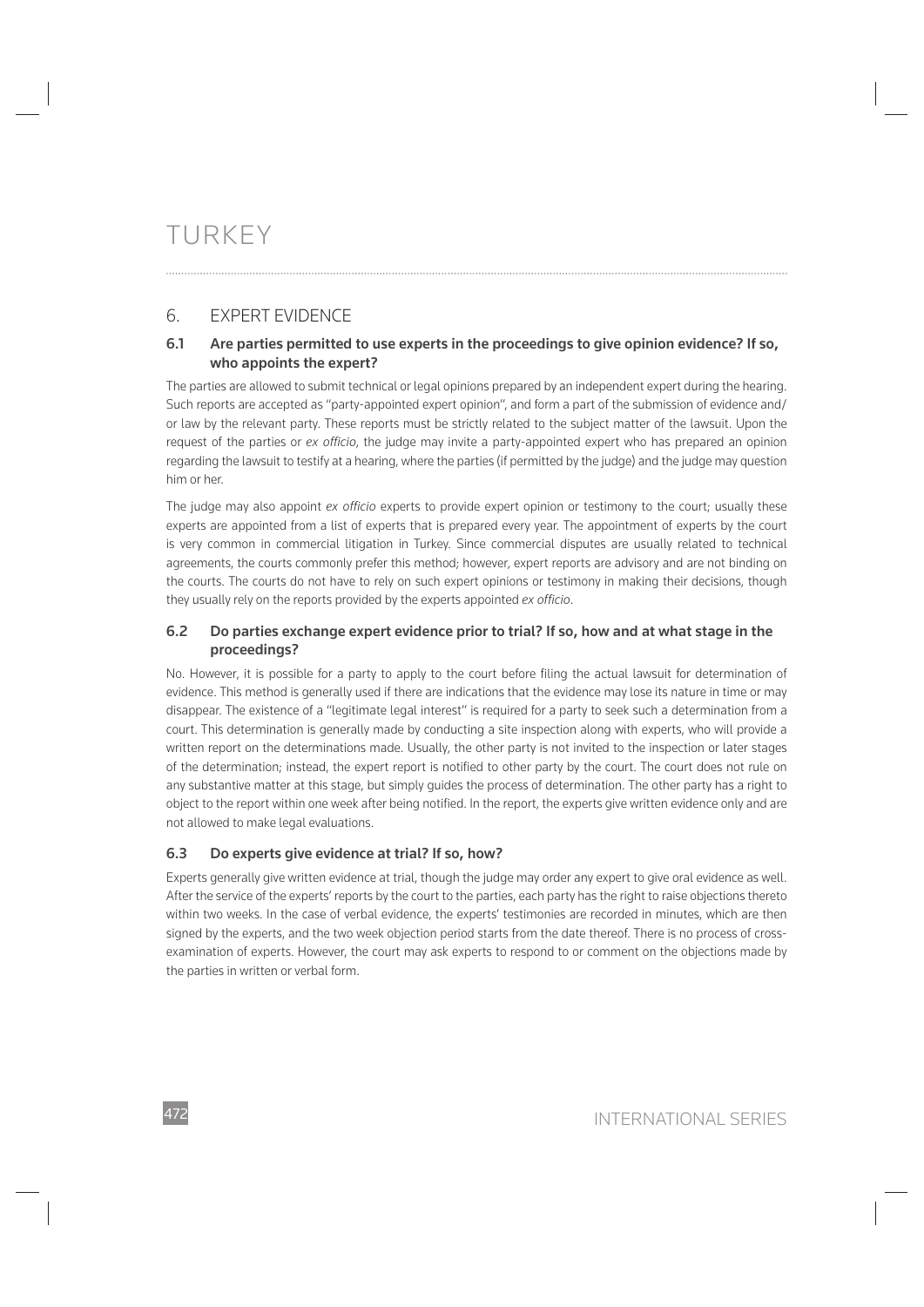# **6.4 How are experts paid and are there any rules to ensure that expert evidence is impartial?**

The parties are required to deposit an advance payment in the amount determined by the court for the expert fees and costs of expert review. There are usually predetermined advance payments, the court later asking the parties or the party who has requested the expert to deposit additional amounts, depending on the nature of the lawsuit or considering the efforts made by the experts. As experts are required to be impartial, they must take an oath when they are appointed. When the experts are officially appointed and/or the lawsuit file is delivered to them to start or resume work, they are reminded by the judge of this oath.

# 7. ENDING A CLAIM/ALTERNATIVE DISPUTE RESOLUTION (ADR)

# **7.1 What are the main ways in which a claim may be brought to an end before trial?**

There are several methods for a claim to be brought to end before the court renders its decision in a lawsuit.

An abandonment of an action (*feragat*) is one such method. Abandonment can be made wholly or partially. Another method is "acceptance of the lawsuit by the defendant" (*davanın kabulü*), which can also be made wholly or partially. This method can be applied only if the defendant has an unrestricted right over the subject matter of the lawsuit. Both abandonment and acceptance can be made by a written petition or verbally during a hearing. The consent of the court or the opposing party is not required for either of these methods. In the event of a partial acceptance or partial abandonment, the part which is subject to these methods must be indicated and stated clearly. Abandonment and acceptance must be unconditional. These methods can be applied up until the decision of the court is finalised. The results of these methods are the same as if the court had issued a final decision.

Another way of ending the lawsuit is "settlement" (*sulh*). Settlement (a mutual compromise) is an agreement that is made before the court by the parties with the aim of resolving the dispute partially or wholly. This method can be applied only if the parties have an unrestricted right to dispose of the subject matter of the lawsuit.

### **7.2 What ADR procedures are available?**

As mentioned in *Section 2.1* above, mediation is an alternative dispute resolution method. It is available both prior to and after filing a lawsuit. If mediation starts after the lawsuit has been filed, the hearing will be postponed by up to three months.

### **7.3 Can the court compel the parties to use ADR?**

The judge may offer the parties the opportunity to use ADR; however, it is not compulsory, and the parties may continue with their lawsuit if they wish to do so notwithstanding the offer from the judge.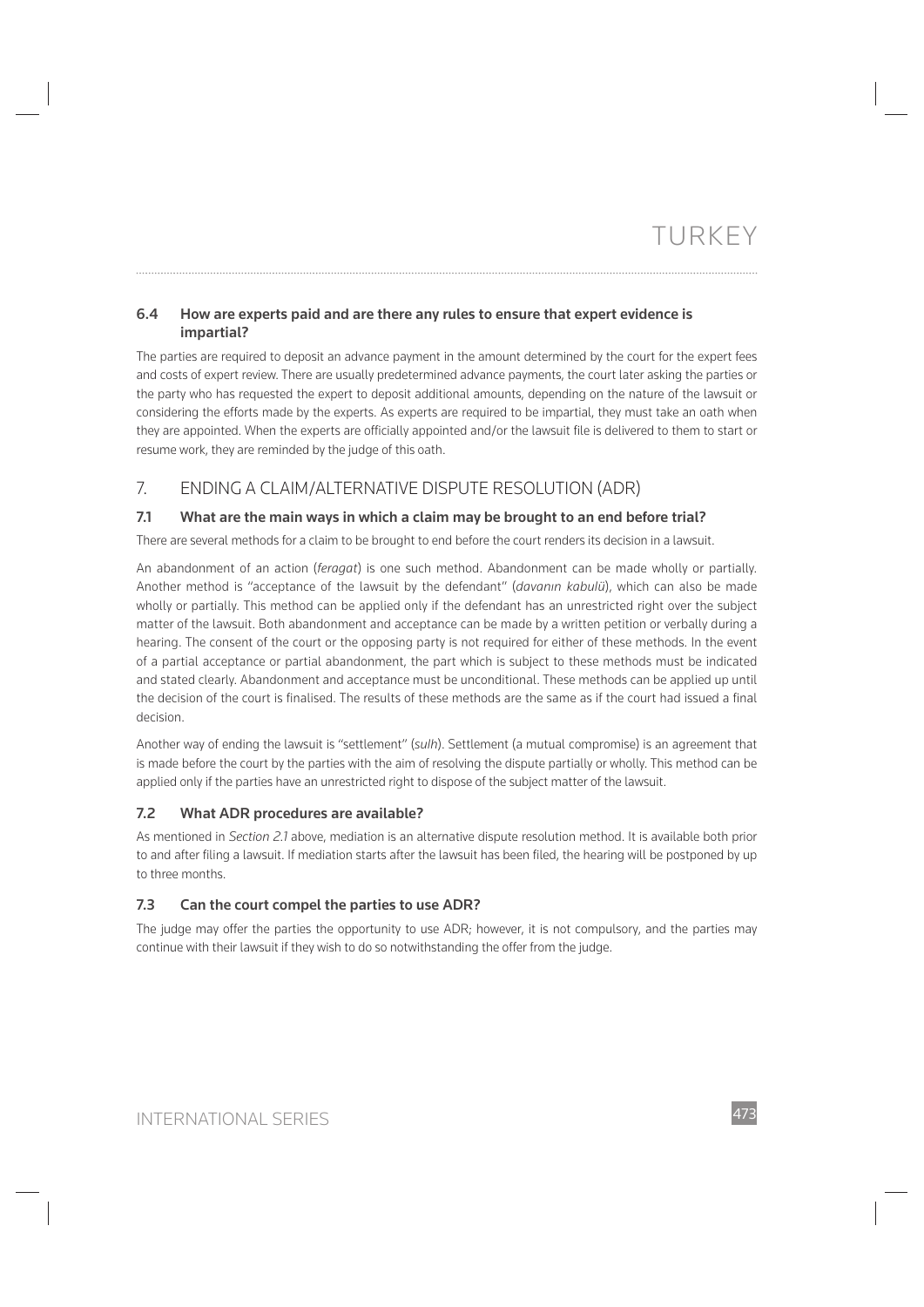# 8. TRIAL

# 8.1 What are the main stages of a civil trial? How long would a significant commercial **litigation trial last?**

Following the completion of the exchange of petitions (written submissions), the judge sets a date for a preliminary hearing and the parties are invited to this hearing. During the preliminary hearing, the judge asks the parties whether there is a possibility of settlement (mutual compromise) or not. If the parties state that there is such a possibility, the judge will postpone the hearing for a period of time to allow the parties to reach a settlement. If the parties fail to do so in the time given, the litigation process will continue. Considering the evidence indicated by the parties, the judge may appoint experts, conduct a site inspection or listen to the parties' witnesses, send writs to related institutions and organisations, and do any other necessary investigations during the trial process. Depending on the case, a commercial litigation trial may take up to two or three years, excluding the appeal stage. As commercial lawsuits are generally related to matters regarding expertise other than law and as such disputes necessitate technical review, *ex offi cio* appointed expert review is critical and may take a long time. Upon objections from the parties, the judge may appoint new experts. Experts are obligated to submit their report within three months; however, upon the request of the experts, the judge may extend this time of submission for up to an additional three months, indicating the reasons for the extension. In practice, experts usually submit their reports after the allotted time and the courts tolerate such delays. Considering the nature of commercial lawsuits, as stated above, the witnesses are not usually invited to the court. Generally, it is not the number of witnesses but their delayed attendance at the hearing that extends the litigation process considerably.

# **8.2 Are civil court hearings held in public? Are court documents available to the public?**

According to the Turkish Constitution, civil court hearings are held in public. Unless the court issues a special ruling that there is a serious risk to public safety or public morals in conducting the hearings in public, any interested person can sit in the hearings. Court documents can be reviewed by the parties, and the parties may obtain copies of any documents in the file. According to the Attorney's Code, all attorneys can review all lawsuit files; however, they cannot obtain copies unless they submit their power of attorney from a party or related party. Under certain circumstances, judges may issue a confidentiality order for the court file. In such an event, attorneys can only review the files after obtaining the permission of the judge who rendered the confidentiality decision.

# 9. REMEDIES

# **9.1 What are the main remedies available prior to trial? In what circumstances can such remedies be obtained?**

The principles relating to interim and injunction remedies are governed by Civil Procedural Law No. 6100. An interim order or injunction relief is an interim decision rendered by a court of law to secure temporary measures that prevent any potential danger or irreparable damage from occurring until the final resolution of the matter in substance. An interim order or injunction relief request can be filed either before filing a lawsuit or during the lawsuit. In order for an interim order or injunction relief to be rendered, the party must prove that:

• Irreparable damage would occur if there were a delay in taking the necessary precautions.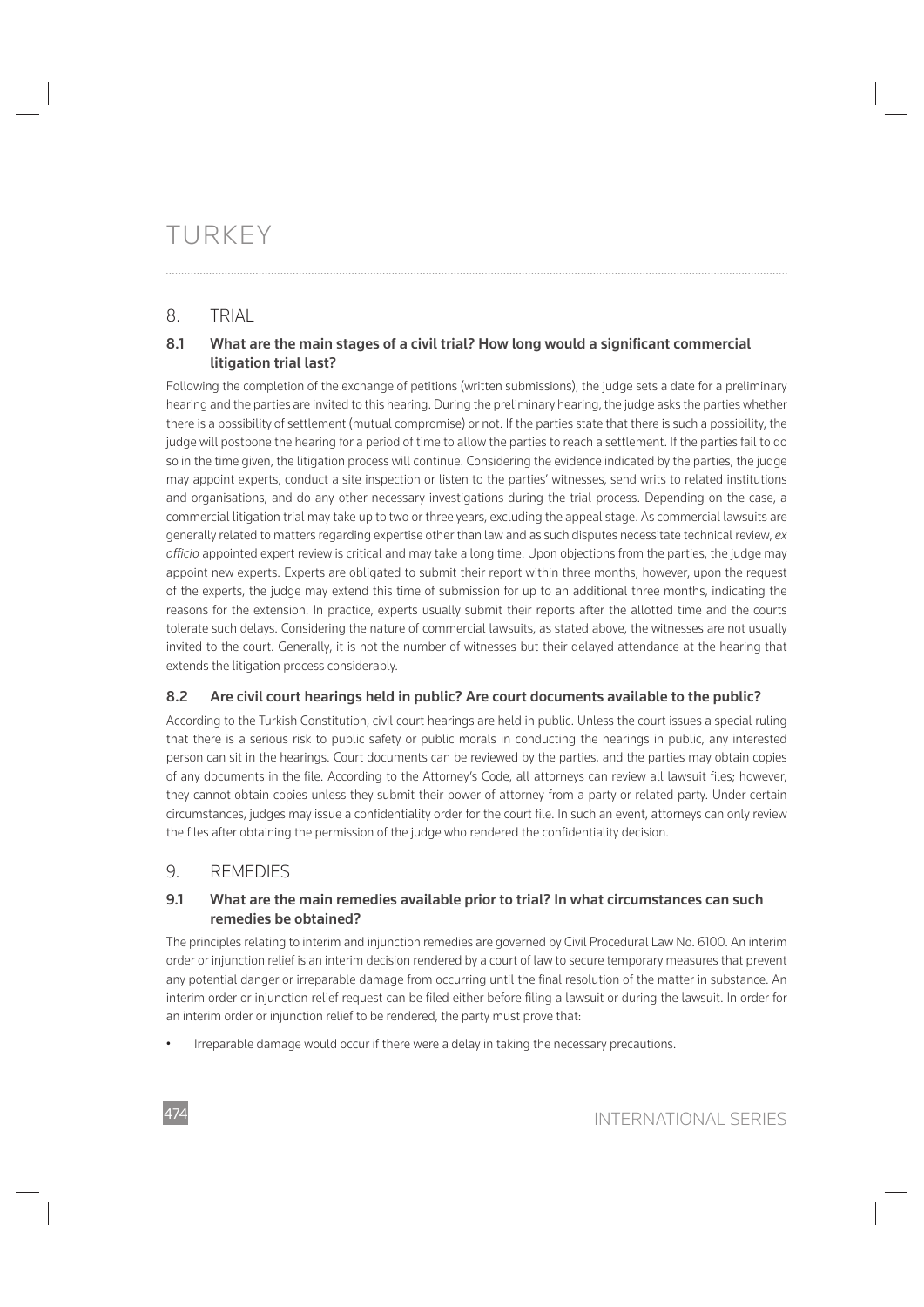• A preventative measure ruled by the court would prevent this danger or irreparable damage.

• Injunction relief may be requested from any competent court that is authorised to hear the dispute with its merits before filing a lawsuit. However, after the lawsuit has been filed, it can only be requested from the court that hears the lawsuit file. In the case of unavoidable circumstances, the court may render an injunction relief decision without listening to the other party. The requesting party shall indicate the reason for and the type of relief requested in its petition, and shall demonstrate that the remedy requested is critical for the proper resolution of the case on its merits. The courts must usually be convinced of the legitimacy of the claim in substance before issuing such remedies.

The court will rule that the requesting party must provide security to cover the damages and loss which may be incurred by third persons and the counterparty as a result of the injunction relief (in practice, such security amount is determined as not less than 15% of the dispute or the claimed amount).

The requesting party must enforce the injunction relief decision within one week after the decision has been rendered. Otherwise, the injunction relief decision will cease to have legal effect. The counterparty has a right to file an objection to the court that rendered the injunction relief decision. Unless otherwise stated by the court in its decision, the objection does not stop the enforcement of the injunction relief. The court will review the objection and can either reject or accept it. The decision upon the objection can be appealed. However, the appeal process does not stop the enforcement of the injunction relief and the decision given upon the appeal is final. If the injunction relief is requested before the filing of a lawsuit, the requesting party shall file its lawsuit based on the merits of the dispute to the court which issued the relief within two weeks after he or she has requested the enforcement of such remedy, and shall submit the documents stating that the lawsuit has been filed. Otherwise the injunction relief decision will cease to have legal effect.

Precautionary attachment of the debtor's (defendant's) assets is another method used before filing a lawsuit, but can be used only if the subject matter of the lawsuit is a receivable.

#### 9.2 What final remedies are available at trial?

Depending on the nature of the case, the judge may render several decisions, such as:

- Damages.
- Transfer of possession.
- Specific performance.
- Prohibition of an act.
- Cancellation of a contract.
- Rectification of a contract
- Postponement of bankruptcy.
- Bankruptcy.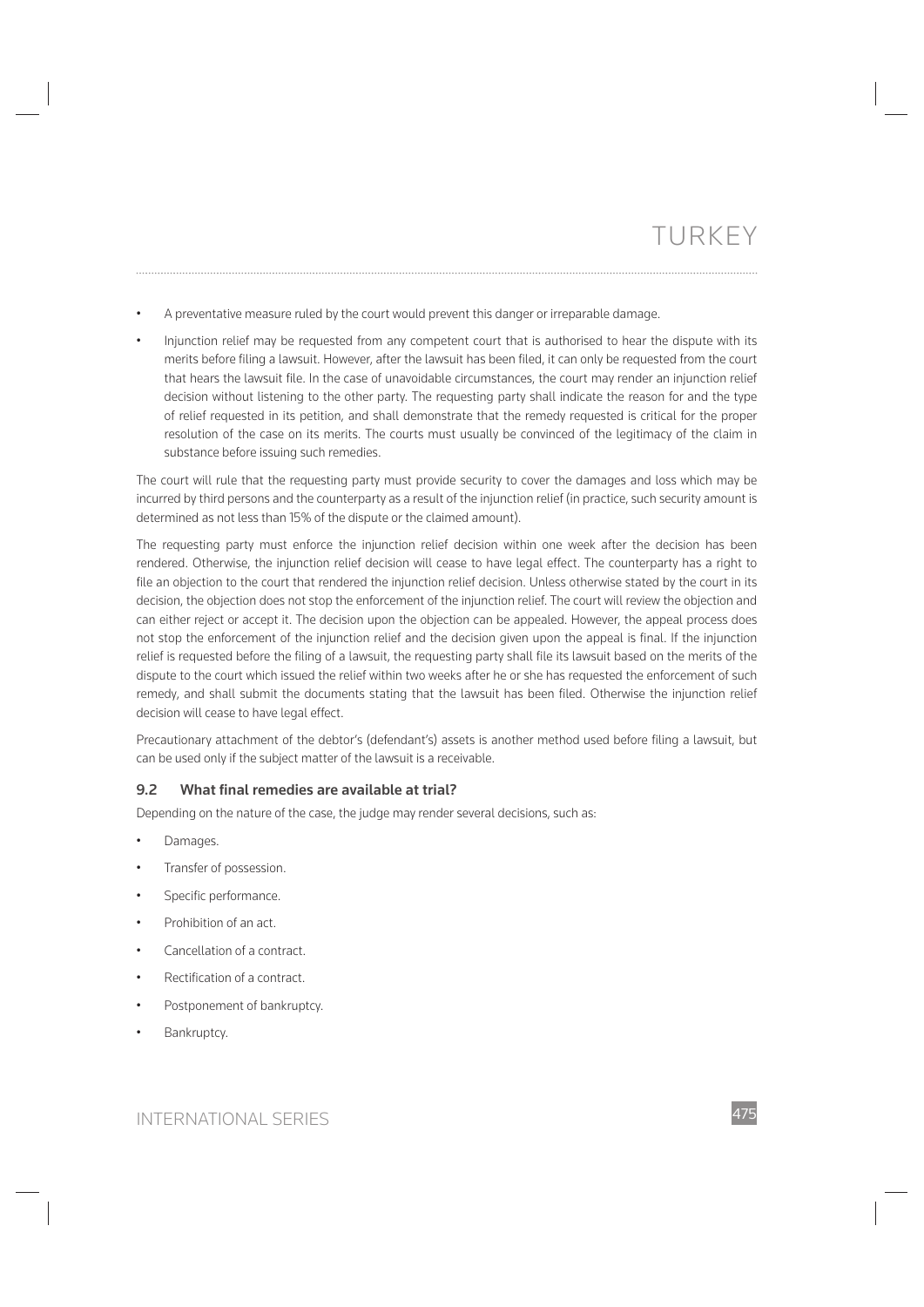- Cancellation of general assembly resolution.
- Cancellation of security.

Note that the foregoing is a representative list and the decisions of commercial courts are not limited to those mentioned above.

# 10. ENFORCEMENT

### **10.1 How is an award of damages enforced if a party fails to make payment voluntarily?**

The verdict of a court can be submitted to the execution office for execution whether or not the judgment specifies the amount of money due. If the judgment is related to a specific amount of money, the execution office sends the defendant an order of payment. Should the defendant not pay the mentioned amount, his or her assets can be sequestrated. After the selling of those sequestrated assets by public auction, the amount collected (up to the amount of the receivable and the costs of execution) is transferred to the claimant. If the verdict orders the defendant to do something or prevents an action (such as repairing a defective item or ceasing construction of a building), then the execution office sends an order in this regard and the defendant is compelled to do or not to do what is stated in the order.

# 11. APPEALS

### **11.1 Is it possible for a defeated party to appeal a decision after the close of trial? In what circumstances will a party be allowed to appeal?**

The defeated party has the right to appeal a decision before the High Court of Appeals within 15 days after being notified of the reasoned decision of the court. The party who prevailed in the case may also appeal the decision if there are grounds for that party to appeal. However, lawsuits where the claim amount is less than 2,080 TRY (as of 2015) or where the decision is rendered within the scope of an ex parte proceeding cannot be appealed. The appealing party must indicate its reasons for the appeal; however, a reversal decision can be rendered by the High Court of Appeals only if:

- The laws or the contract between the parties were wrongfully applied by the first instance court.
- There is no valid cause of action
- The court of first instance rejected the evidence indicated by the parties to prove their claims without providing any legal reason.
- There were errors or omissions in the litigation process that affected the decision rendered by the court.

# **11.2 What is the basic procedure for an appeal?**

An appeal is made by submitting a petition to the court that rendered the decision, addressed to the related chamber of the High Court of Appeals. (Note that after the establishment of the Provincial High Court and Court of Appeal, there will be a two-step objection/appeal process. The date of establishment of these courts has not yet been finalised.) The appealing party must set forth in its petition the reasons for the appeal and ask for a reversal decision.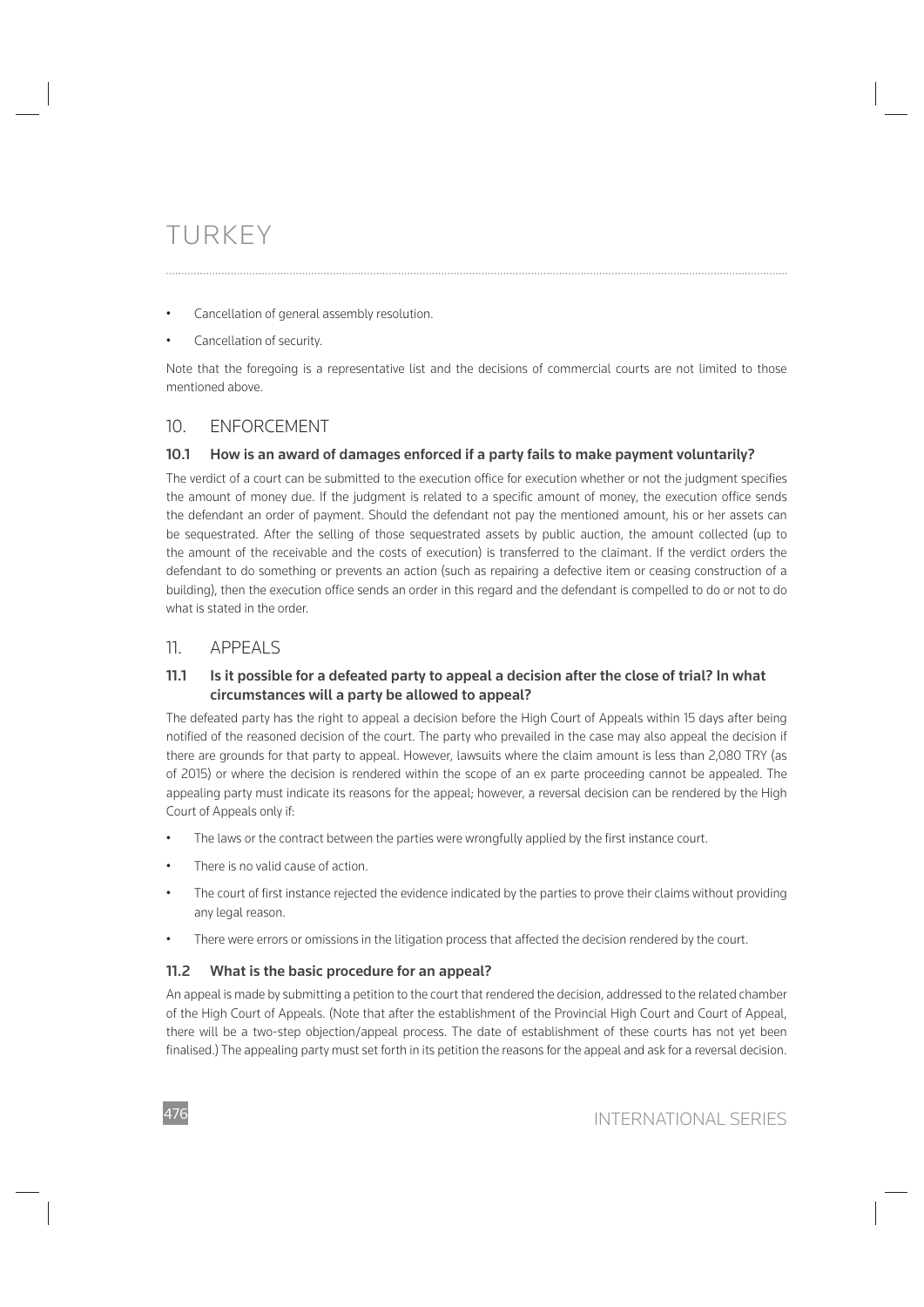The appeal review is made on file without a hearing. However, if the claim is over 60,000 TRY, the appealing party may request a hearing. If accepted by the appeal court, only one hearing is conducted after written submissions. Each appeal file is assigned to an investigating (reporting) judge, who takes care of the file and the process up to the hearing and decision making. The investigating judge submits the file to a panel of judges after the completion of written pleadings and his or her own review with a report. Thereafter, the hearing (if requested and accepted) and decision making is handled by the panel of judges. The High Court of Appeals is not bound by the reasons stated in the appeal petition and may render a reversal decision for another reason. The High Court of Appeals does not hear witnesses, nor does it conduct a site inspection or appoint experts. In the event of a procedural deficiency, such as of witnesses, experts' review or site inspection, the High Court of Appeals reverses the decision based on procedural grounds and the court of first instance must rectify the procedural deficiency.

# 12. COSTS/FUNDING

# **12.1 How are legal fees ordinarily charged to a client? On an hourly rate?**

There is no statutory rule under Turkish law regarding the way legal fees are determined or charged. However, the Turkish Bar Association publishes a tariff every year stating the minimum fixed or contingency rates for attorneys. Attorneys are required to comply with this tariff. Usually, the courts use this tariff as the basis for ruling on legal costs and fees.

# **12.2 Are there any restrictions on lawyers entering into "no win, no fee" agreements with their clients?**

According to the Lawyers' Code, legal services must be rendered for a fee. If an attorney handles a lawsuit without a fee, the relevant local Bar association must be notified. In other words, handling a lawsuit without a fee is exceptional and the attorney handling the lawsuit without a fee may face disciplinary action. A legal service agreement must include a legal fee. Subject to the restrictions in the Lawyers' Code for relative values and the limits that may be provided in the tariff issued by the Turkish Bar Association, a legal service agreement that provides for a fee above the amount provided in the legal tariff is valid. A contingent legal fee can be determined between the parties as not more than 25% of the value of the disputed asset or the claim. A fixed fee can also be agreed in the form of a fixed amount or a proportion of the disputed amount or the claim. However, as handling a lawsuit without a fee is not permitted, a "no win, no fee" agreement is not acceptable under Turkish Law.

# **12.3 Is it permissible for a third party to fund a claim? Are there any restrictions on the use of such funding?**

There is no specific legislation in Turkey regarding funding of claims. There is no restriction on third party funding of claims either. In theory, an agreement between two private parties for funding a claim would be enforceable subject to the general requirements applicable to contracts. However, the involvement of lawyers in claim funding and referrals made by lawyers for claim funding in return for a fee or role in the claim would be against the Lawyers' Code and would trigger professional and ethical prosecution by the Turkish Bar Association.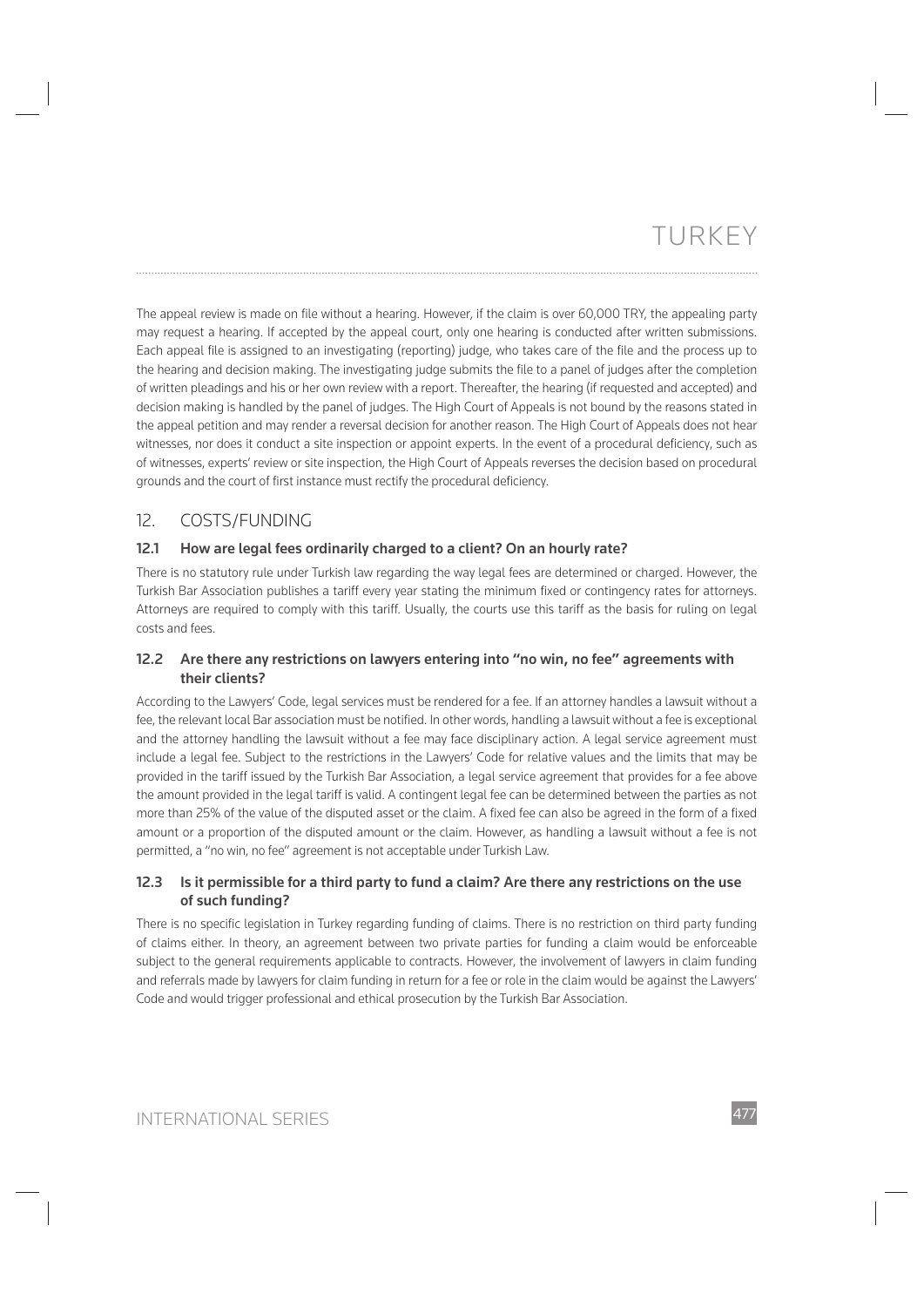### **12.4 Is it possible to obtain insurance which will cover the costs of bringing the claim?**

Except for the legal aid programme implemented by the local Bar associations, there is no statutory insurance or private insurance practice which would cover the costs of bringing claim. A person meeting the requirements to obtain legal aid would be represented by an attorney appointed by the local Bar association, and his or her court fees and costs would be paid by the state. Obtaining private insurance for such costs is technically possible, but there is no common practice as such.

## **12.5 Can the court order a losing party to pay a winning party's costs? If so, in what circumstances and to what extent?**

Yes. It is common practice for the courts to order the losing party to pay the winning party's court costs and attorney's fee. The winning attorney's fee is determined according to the tariff published by the Turkish Bar Association. If the court renders a decision of "partial acceptance" or "partial rejection", the court costs are shared between the claimant and the defendant based on the proportions determined by the court. These costs and cost-sharing orders are stated explicitly in the court decision.

## **12.6 Can the court make an order providing security for costs prior to permitting a claim to proceed? If so, what are the circumstances in which such an order is possible?**

A claim is considered to be filed (initiated and admitted) when the plaintiff pays all the statutory court fees to be paid at the time of filing, as described in *Section 3.1* above. The plaintiff is also required to deposit with the secretariat of the court an advance payment to cover other costs for evidence, such as expert opinions and site inspections. If the party requesting such evidence does not make the advance payment, such party will be considered to have waived the right to use such evidence.

# 13. COLLECTIVE ACTIONS

### **13.1 Can claimants with similar claims bring a collective action against an alleged wrongdoer?**

Non-governmental organisations established in Turkey (usually in the form of associations) may file lawsuits aiming at protecting the rights of their members or the interest groups they represent. This is called a "collective lawsuit". The outcome of such lawsuits might may be benefited directly by the members of such organisations or indirectly by interest groups in the form of legal precedents.

# **13.2 Is the procedure for bringing a collective action different to the procedure for a normal claim?**

The procedure is the same as for a normal claim.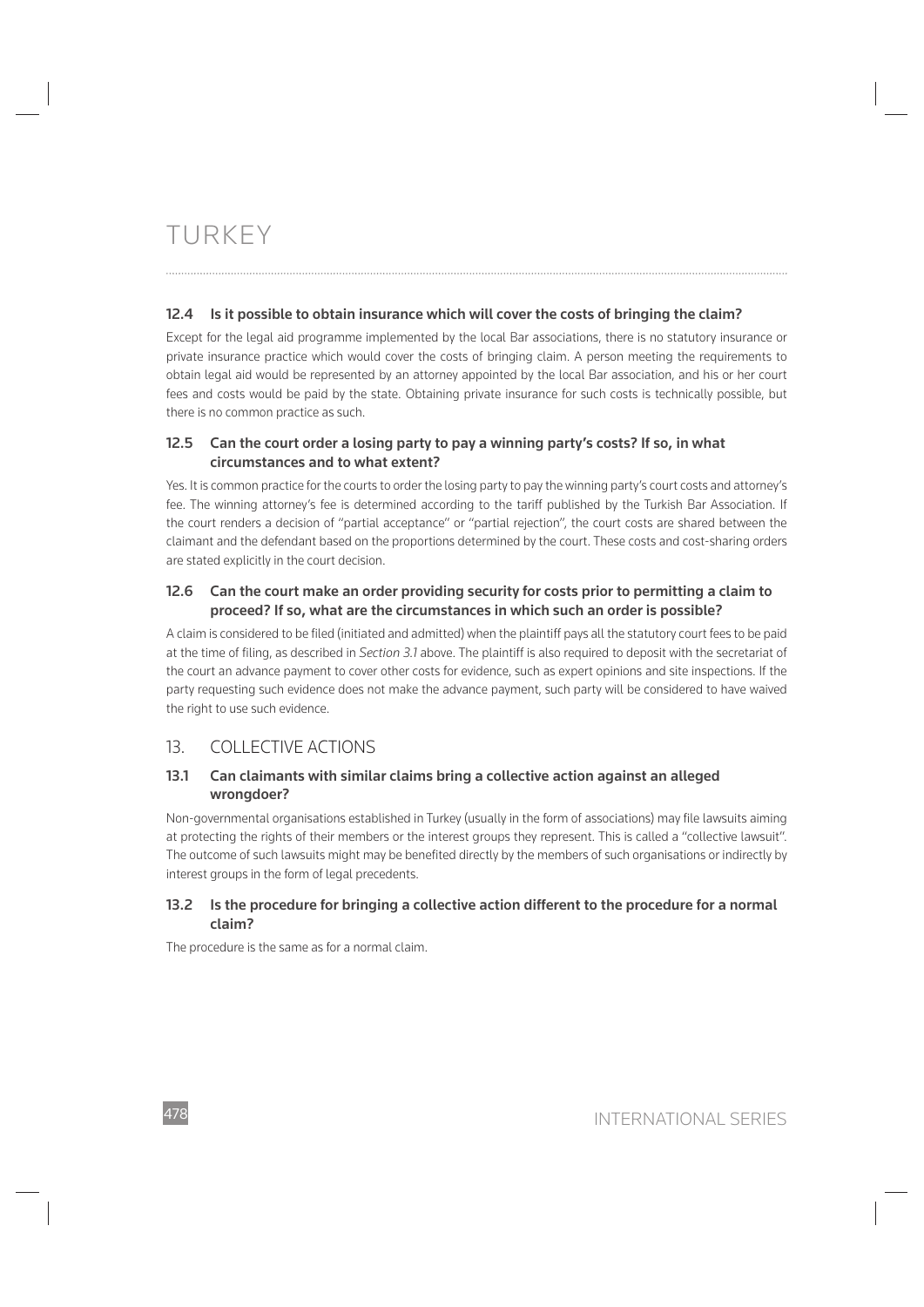# 14. OTHER SPECIAL FEATURES

## **14.1 Are there any other special features of the commercial litigation regime that litigants should be aware of?**

Turkey is an administrative law jurisdiction. Although commercial relationships between the state and state entities are within the jurisdiction of private (commercial courts) in principle, certain matters of a commercial nature in general terms may be required to be brought before the administrative courts simply because (i) the contract or relationship may be categorised as a special matter falling under the jurisdiction of administrative courts or (ii) the other party to the contract or relation may be an administration, corporation or enterprise that is owned directly or indirectly by the state or a state entity. Administrative courts are subject to a different trial process and the administrative courts tend to favour the interests of the state.

# **14.2 Are there any forthcoming changes to commercial litigation practice in your jurisdiction or any proposals for reform?**

No.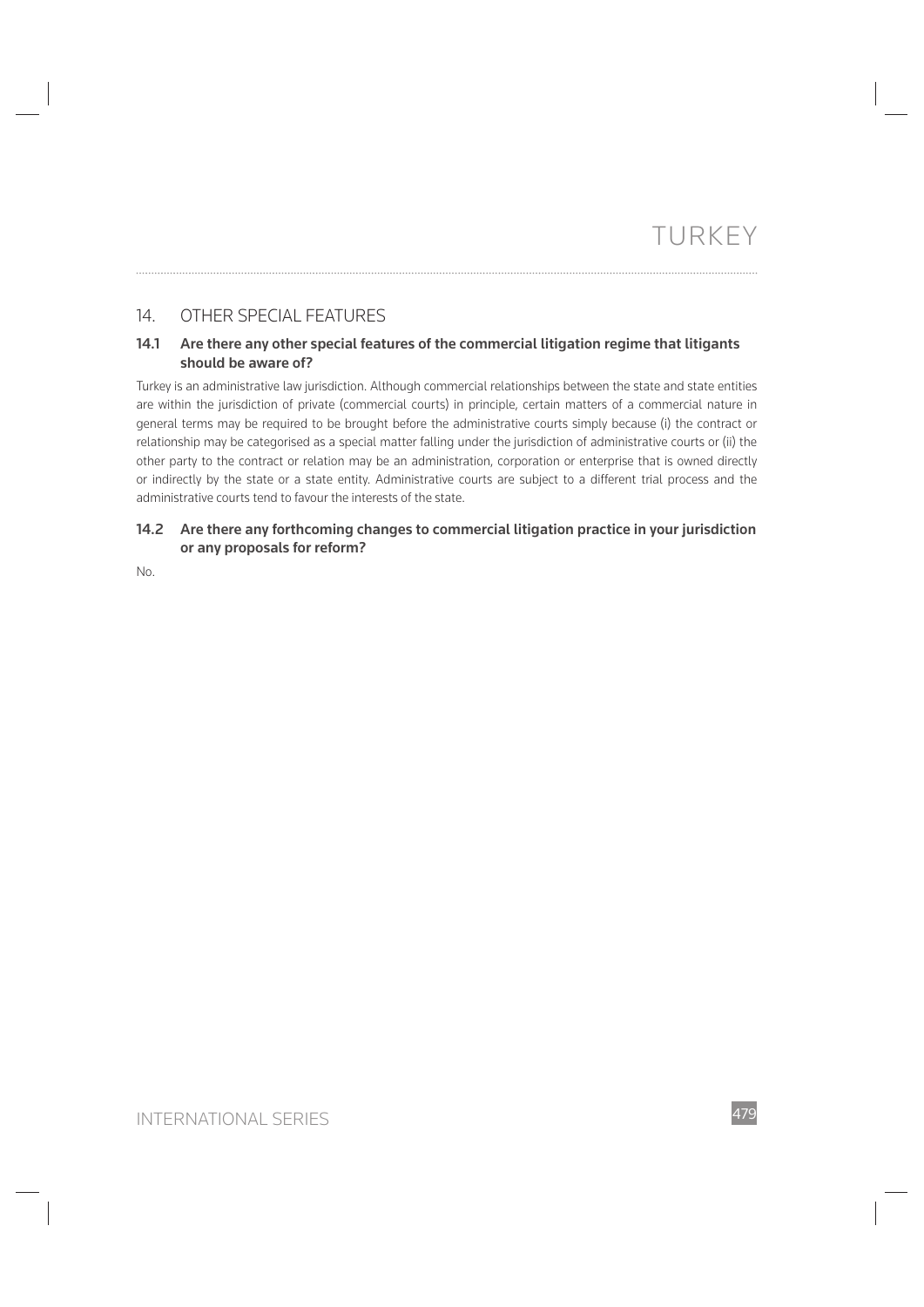#### **GENERAL EDITORS**

Andrew Horrocks Andrew Horrocks Law Limited 35 Bedford Road London N2 9DB UK **t** +44 7786 738254 **e** andrew@horrockslaw.co.uk

Maurice Phelan Mason Hayes & Curran South Bank House Barrow Street Dublin 4 Ireland **t** +353 1 614 5000 **f** +353 1 614 5001 **e** mphelan@mhc.ie **w** www.mhc.ie

#### **ARGENTINA**

Gonzalo García Delatour & María Lucila Marchini Estudio Beccar Varela 1 Tucumán Street, 3rd Floor Edificio República Buenos Aires C1049AAA Argentina **t** +54 11 4379 6800/4700 **f** +54 11 4379 6860 **e** gdelatour@ebv.com.ar **e** mmarchini@ebv.com.ar **w** www.ebv.com.ar

#### **AUSTRALIA**

Minter Ellison, Scott Chesterman & Vicki Bell 525 Collins Street Melbourne VIC 3000 Australia **t** +61 3 8608 2614 **t** +61 438 363 093 **e** scott.chesterman@ **e** minterellison.com **e** vicki.bell@minterellison.com **w** minterellison.com

#### **BRAZIL**

Carlos Roberto Siqueira Castro, Daniela Soares Domingues, Iara Santos Conrado & Caroline Gomes Tabach da Rocha Siqueira Castro – Advogados Rua Tabapuã, number 81 -4 floor Itaim Bibi São Paulo – SP 04533-010 Brazil **t** +55 11 3704 9840 **f** +55 11 3704 9848

Praça Pio X 15 - 3 floor - Centro Rio de Janeiro – RJ 20040-020 Brazil **t** +55 21 2223 8818 **f** +55 21 2516 8308 **e** danieladomingues@siqueiracastro. com.br **e** ddomingues@siqueiracastro.com.br

- **e** ebassaco@siqueiracastro.com.br
- **w** www.siqueiracastro.com.br

#### **CANADA**

Michael Statham & Nadia Chiesa WeirFoulds LLP 66 Wellington Street West, Suite 4100 PO Box 35, Toronto-Dominion Centre Toronto, Ontario M5K 1B7 Canada **t** +1 416 947 5023 **t** +1 416 947 5084 **f** +1 416 365 1876 **e** mstatham@weirfoulds.com **e** nchiesa@weirfoulds.com **w** www.weirfoulds.com

#### **CAYMAN ISLANDS**

Peter Hayden, Hector Robinson & Louis Mooney Mourant Ozannes 94 Solaris Avenue Camana Bay PO Box 1348 Grand Cayman KY1-1108 Cayman Islands **t** +1 345 814 9165 **f** +1 345 949 4647 **e** louis.mooney@mourantozannes.com **e** hector.robinson@mourantozannes. com **e** peter.hayden@mourantozannes.com **w** www.mourantozannes.com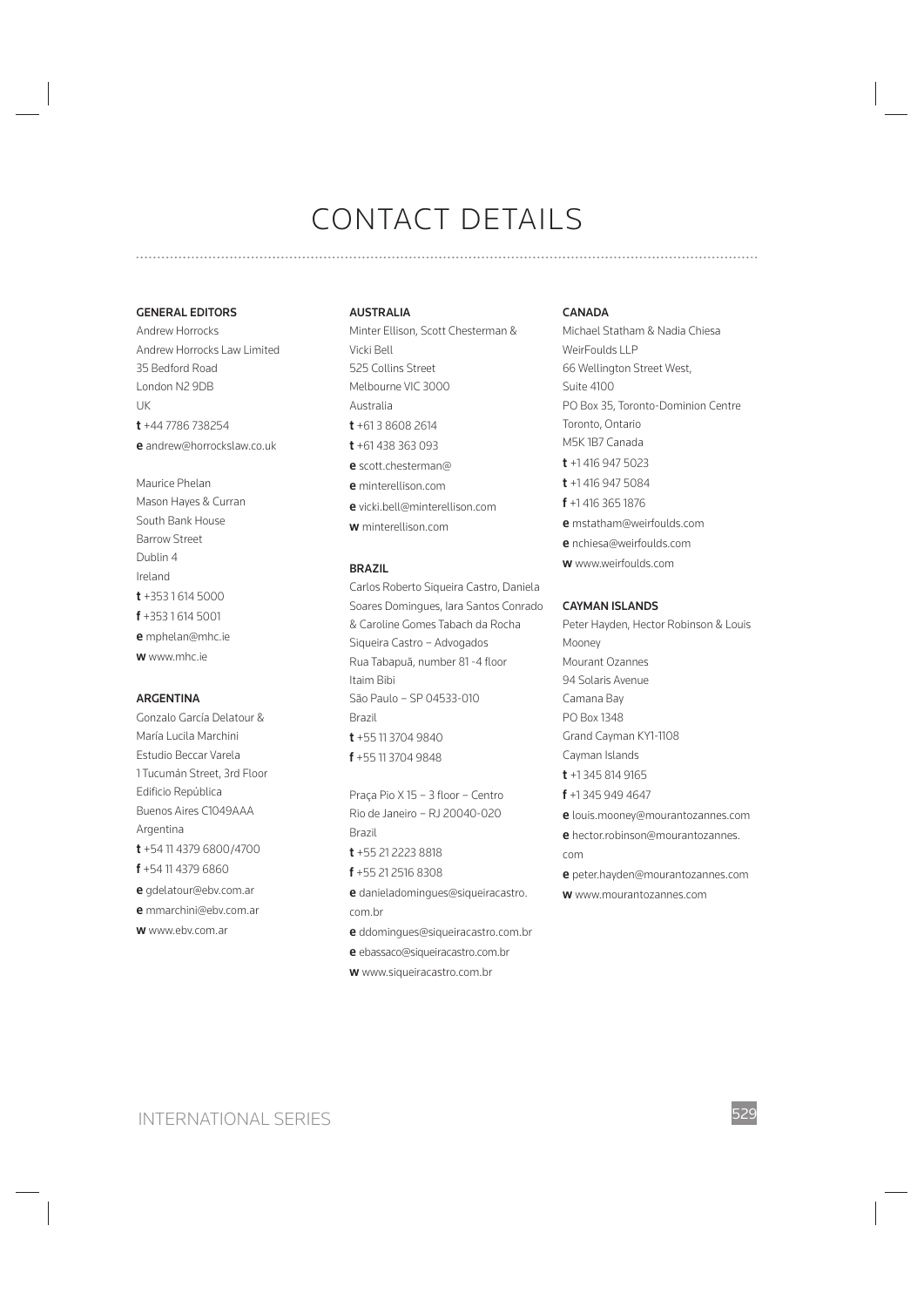#### **CHINA**

Denning Jin King & Wood Mallesons 17th Floor, One ICC, Shanghai ICC 999 Huai Hai Road (M) Xuhui District Shanghai 200031 China **t** +86 21 2412 6020 **t** +86 1390 188 3273 **f** +86 21 2412 6150 **e** denning.jin@cn.kwm.com

#### **CYPRUS**

Andreas Erotocritou & Antreas Koualis AG Erotocritou LLC 1 Arch Kyprianou & Ayiou Andreou Corner, Loucaides Building, 6th Floor, Limassol 3036 Cyprus **t** +357 25 370101 **f** +357 25 370102 **e** info@erotocritou.com **e** andreas.erotocritou@erotocritou.com **e** antreas.koualis@erotocritou.com **w** www.erotocritou.com

#### **ENGLAND & WALES**

Andrew Horrocks Andrew Horrocks Law Limited 35 Bedford Road London N2 9DB UK **t** +44 7786 738254 **e** andrew@horrockslaw.co.uk

Leah Alpren-Waterman Watson Farley & Williams LLP 15 Appold Street London EC2A 2HB UK **t** +44 20 7814 8000 **f** +44 20 7814 8141 **e** lalpren-waterman@wfw.com **w** www.wfw.com

#### **FINLAND**

Kristiina Liljedahl & Saara Lapiolahti Borenius Attorneys Ltd Eteläesplanadi 2 FI-00130 Helsinki Finland **t** +358 20 713 33 **f** +358 20 713 3499 **e** kristiina.liljedahl@borenius.com **e** saara.lapiolahti@borenius.com **w** www.borenius.com

#### **FRANCE**

Thierry Bernard CORUS, société d'avocat 14, rue d'Anjou 75008 Paris France **t** +33 1 42 66 58 57 **f** +33 1 42 66 60 73 **e** tbernard@corus-avocats.com **w** www.corus-avocats.com

#### **GERMANY**

Bettina Joos & Felix Muuss Ehlermann Rindfleisch Gadow Rechtsanwälte Partnerschaft mbB Ballindamm 26 20095 Hamburg Germany **t** +49 40 37 48 14 0 **f** +49 40 37 48 14 30 **e** joos@erg-legal.com **e** muuss@erg-legal.com **w** www.erg-legal.com

#### **GUERNSEY**

Karen Le Cras Carey Olsen Carey House, Les Banques St Peter Port Guernsey GY1 4BZ Channel Islands **t** +44 1481 741524 **e** karen.lecras@careyolsen.com **w** www.careyolsen.com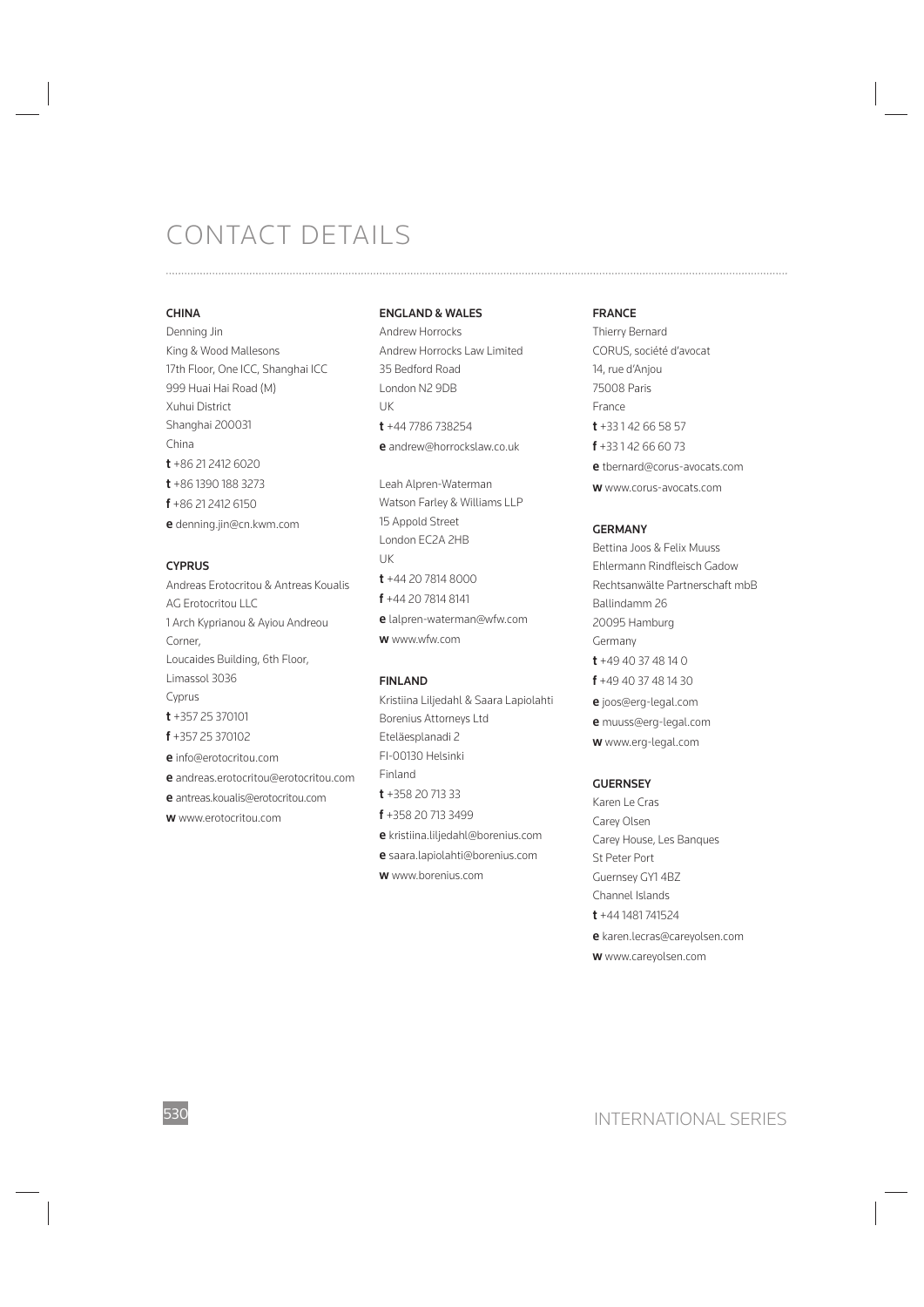#### **HONG KONG**

Richard Wilmot, Justin Gan & Howard Hsu Watson Farley & Williams Units 1703-1707, One Pacific Place 88 Queensway Hong Kong **t** +852 2168 6700 **f** +852 2918 9777 **e** rwilmot@wfw.com **w** www.wfw.com

#### **INDIA**

Aditi Pandey, Nihit Nagpal, Malyashree Sridharan, Geetanjali Sethi, Pragati Aneja & Puneet Dhawan Amitabha Sen & Co Attorneys & Advocates Suite 601 F, 5 Hailey Road New Delhi – 110 001, India **t** +91 11 2335 2365 **f** +91 11 2335 2594 **e** asenco@vsnl.com **w** www.asenco.in

#### **INDONESIA**

Firmansyah, Karen Mills & Margaret Rose KarimSyah Law Firm Alamanda Tower, Level 27 Jalan TB Simatupang Kav. 23–24 Jakarta 12430 Indonesia **t** +6221 2966 0001 **f** +6221 2966 0007 **e** kmills@cbn.net.id **e** firmansyah@karimsyah.com **w** www.karimsyah.com

#### **IRELAND**

Maurice Phelan & Paul Bassett Mason Hayes & Curran South Bank House Barrow Street Dublin 4 Ireland **t** +353 1 614 5000 **f** +353 1 614 5001 **e** mphelan@mhc.ie **e** pbassett@mhc.ie **w** www.mhc.ie

#### **ITALY**

Cino Raffa Ugolini CREA – AVVOCATI ASSOCIATI Via del Lauro, 9 20121 Milano Italy **t** +39 0289836800 **f** +39 0289836899 **e** c.raffa@crealaw.com **w** www.crealaw.com

#### **JAPAN**

Akihiro Hironaka Nishimura & Asahi Ark Mori Building 1-12-32, Akasaka Minato-ku Tokyo 107-6029 Japan **t** +81 3 5562 8644 **f** +81 3 5561 9711 **e** a\_hironaka@jurists.co.jp **w** www.jurists.co.jp/en/

#### **MALAYSIA**

Siva Kumar Kanagasabai & Lee Shih SKRINE Unit 50-8-1, 8th Floor Wisma UOA Damansara 50 Jalan Dungun Damansara Heights 50490 Kuala Lumpur Malaysia **t** +603 2081 3999 **f** +603 2094 3211 **e** skk@skrine.com **e** ls@skrine.com **w** www.skrine.com

#### **MEXICO**

Carlos Sierra & Miguel Ruelas Abogados Sierra y Vázquez Prolongación Reforma No. 1190 25th Floor Santa Fe Mexico DF 05349 **t** +52 55 52 92 78 14 **f** +52 55 52 92 78 06 **e** csierra@asyv.com **e** mruelas@asyv.com **w** www.asyv.com

**w** www.asyv.aero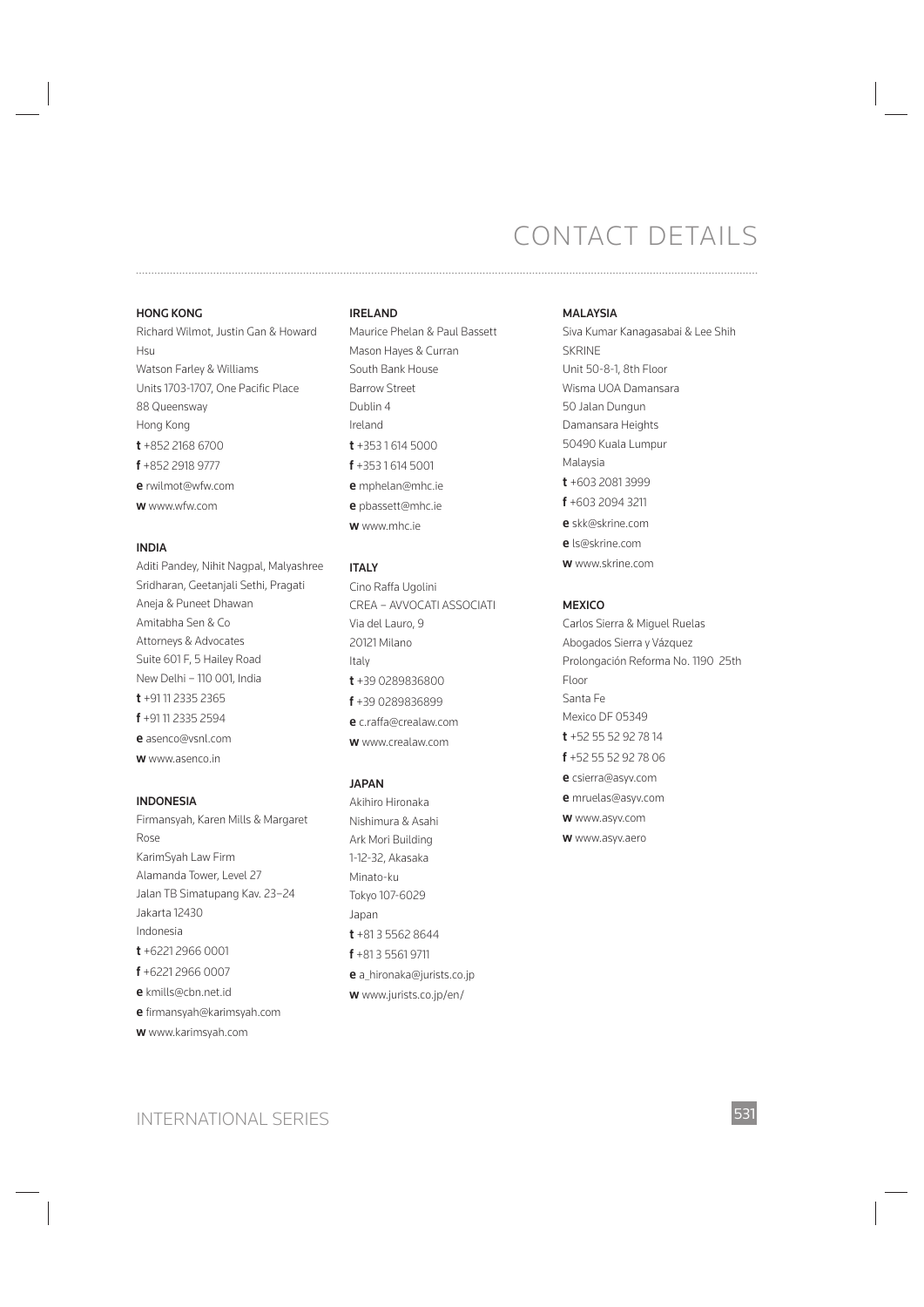#### **NEW ZEALAND**

Jonathan Scragg Duncan Cotterill, Lawyers Level 2 Chartered Accountants House 50 Customhouse Quay PO Box 10376 Wellington 6143 New Zealand **t** +64 4 499 3280 **f** +64 4 499 3308 **e** jonathan.scragg@duncancotterill.com **w** www.duncancotterill.com

#### **POLAND**

Dr Jerzy Modrzejewski Modrzejewski i Wspólnicy Sp.k. Al. Stanów Zjednoczonych 61a 04-028 Warsaw Poland **t** +48 22 516 26 00 **f** +48 22 516 26 01 **e** modrzejewski@modiw.pl

#### **RUSSIA**

Andrey Astapov, Oleh Beketov & Natalia Konovalova AstapovLawyers International Law Group Svyatogor-2 Business Centre 10 Letnikovskaya Street, building 2, 8th floor Moscow, 115114 Russian Federation **t** +7 495 987 12 10 **f** +7 495 987 12 11 **e** astapov@astapovlawyers.com **e** beketov@astapovlawyers.com **e** konovalova@astapovlawyers.com **w** www.astapovlawyers.com

#### **SINGAPORE**

Lok Vi Ming, SC & Germaine Tan Rodyk & Davidson LLP 80 Raffles Place #33-00 UOB Plaza 1 Singapore 048624 **t** +65 6225 2626 **f** +65 6557 2522 **e** lok.viming@rodyk.com **e** germaine.tan@rodyk.com **w** www.rodyk.com

#### **SOUTH AFRICA**

George van Niekerk ENSafrica 1 North Wharf Square Loop Street Foreshore Cape Town 8001 South Africa **t** +27 21 410 2500 **f** +27 21 410 2555 **e** gvanniekerk@ensafrica.com

**e** info@ensafrica.com

#### **SOUTH KOREA**

Young Seok Lee, Sae Youn Kim & Stephen Sukjoon Pak Yulchon LLC Textile Center 12F 518 Teheran-ro Daechi-dong, Gangnam-gu Seoul 135-713 Korea **t** +82 2 528 5200 **f** +82 2 528 5228 **e** mail@yulchon.com **w** www.yulchon.com

#### **SPAIN**

Jorge Angell LC Rodrigo Abogados Lagasca, 88 - 4th floor 28001 Madrid Spain **t** +34 914 355 412 **f** +34 915 766 716 **e** jangell@rodrigoabogados.com **w** www.rodrigoabogados.com

#### **SWEDEN**

Erik Wernberg & Jens Tillqvist Advokatfirman Cederquist KB PO Box 1670 SE-111 96 Stockholm Sweden **t** +46 8 522 06500 **f** +46 8 522 06700 **e** erik.wernberg@cederquist.se **e** jens.tillqvist@cederquist.se **w** www.cederquist.se